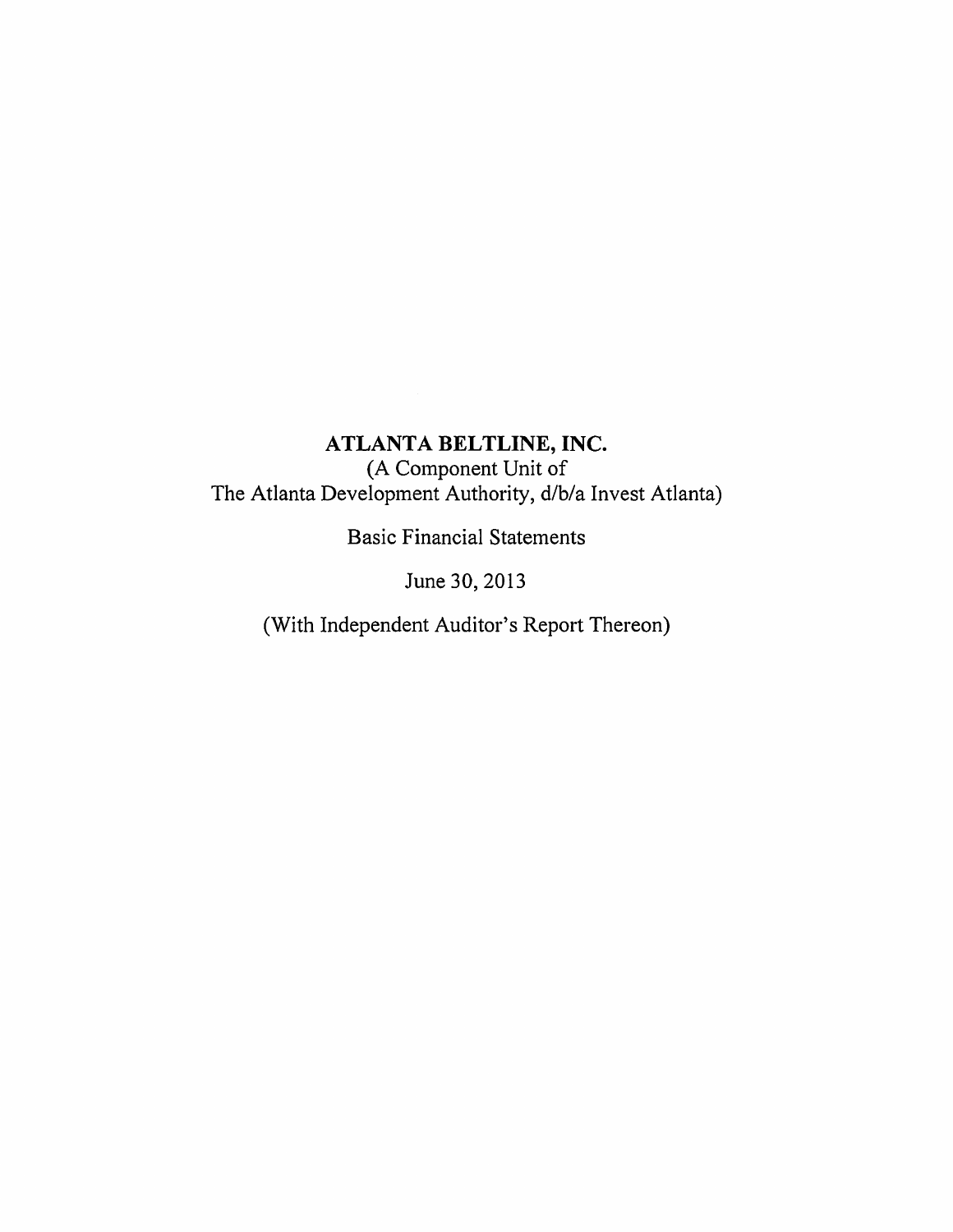(A Component Unit of The Atlanta Development Authority, d/b/a Invest Atlanta)

June 30, 2013

# Table of Contents

|                                                                                       | Page    |
|---------------------------------------------------------------------------------------|---------|
| Independent Auditor's Report                                                          | l and 2 |
| Management's Discussion and Analysis (unaudited)                                      | $3 - 7$ |
| <b>Basic Financial Statements:</b>                                                    |         |
| Government-wide Financial Statements:                                                 |         |
| <b>Statement of Net Position</b>                                                      |         |
| <b>Statement of Activities</b>                                                        | 9       |
| <b>Fund Financial Statements:</b>                                                     |         |
| Statement of Net Position - Proprietary Funds                                         | 10      |
| Statement of Revenues, Expenses, and Changes in Fund Net Position - Proprietary Funds |         |
| Statement of Cash Flows - Proprietary Funds                                           | 12      |
| Notes to Financial Statements                                                         | 13-21   |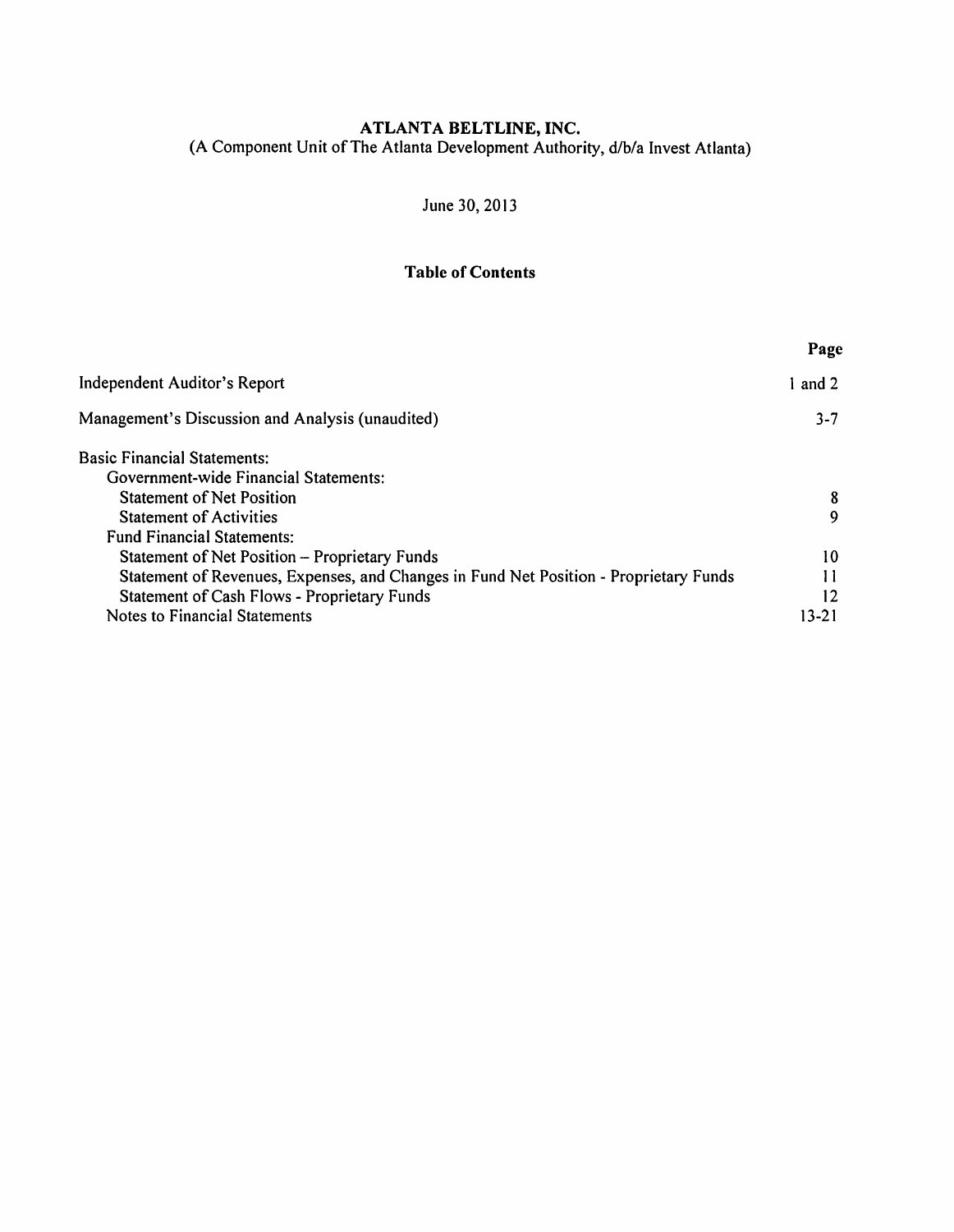

# INDEPENDENT AUDITOR'S REPORT

The Board of Directors of the Atlanta BeltLine, Inc. Atlanta, Georgia

#### Report on the Financial Statements

We have audited the accompanying financial statements of the business-type activities, the discretely presented component unit, and the major fund of the Atlanta BeltLine, Inc. ("ABI"), a component unit of The Atlanta Development Authority, d/b/a Invest Atlanta, as of and for the year ended June 30, 2013, and the related notes to the financial statements, which collectively comprise ABI's basic financial statements.

#### *Management's Responsibility for the Financial Statements*

Management is responsible for the preparation and fair presentation of these financial statements in accordance with accounting principles generally accepted in the United States of America; this includes the design, implementation, and maintenance of internal control relevant to the preparation and fair presentation of financial statements that are free from material misstatement, whether due to fraud or error.

#### *Auditor's Responsibility*

Our responsibility is to express opinions on these financial statements based on our audit. We conducted our audit in accordance with auditing standards generally accepted in the United States of America and the standards applicable to financial audits contained in *Government Auditing Standards,* issued by the Comptroller General of the United States. Those standards require that we plan and perform the audit to obtain reasonable assurance about whether the financial statements are free from material misstatement.

An audit involves performing procedures to obtain audit evidence about the amounts and disclosures in the financial statements. The procedures selected depend on the auditor's judgment, including the assessment of the risks of material misstatement of the financial statements, whether due to fraud or error. In making those risk assessments, the auditor considers internal control relevant to the entity's preparation and fair presentation of the financial statements in order to design audit procedures that are appropriate in the circumstances, but not for the purpose of expressing an opinion on the effectiveness of the entity's internal control. Accordingly, we express no such opinion. An audit also includes evaluating the appropriateness of accounting policies used and the reasonableness of significant accounting estimates made by management, as well as evaluating the overall presentation of the financial statements.

We believe that the audit evidence we have obtained is sufficient and appropriate to provide a basis for our audit opinions.

200 GALLERIA PARKWAY S.E., SUITE 1700 • ATLANTA, GA 30339-5946 • 770-955-8600 • 800-277-0080 • FAX 770-980-4489 • www.mjcpa.com *Members ofThe American Institute of Certified Public Accountants* • *RSM International*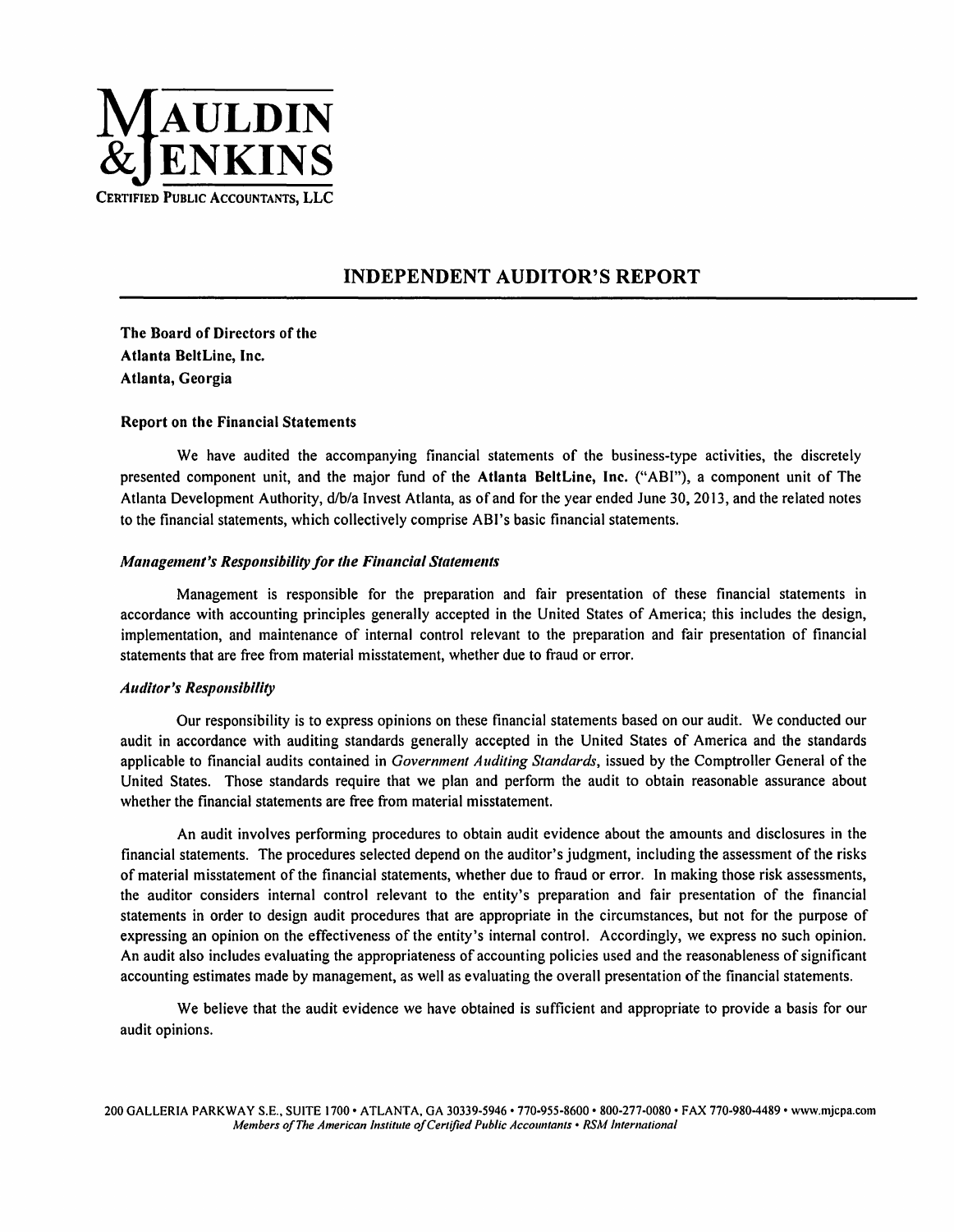#### **Opinions**

In our opinion, the financial statements referred to above present fairly, in all material respects, the respective financial position of the business-type activities, the discretely presented component unit, and the major fund of the Atlanta BeltLine, Inc. as of June 30, 2013, and the respective changes in financial position and, where applicable, cash flows thereof for the year then ended in accordance with accounting principles generally accepted in the United States of America.

#### *Other Matters*

#### *Required Supplementary Information*

Accounting principles generally accepted in the United States of America require that the Management's Discussion and Analysis on pages 3 through 7 be presented to supplement the basic financial statements. Such information, although not a part of the basic financial statements, is required by the Governmental Accounting Standards Board who considers it to be an essential part of financial reporting for placing the basic financial statements in an appropriate operational, economic, or historical context. We have applied certain limited procedures to the required supplementary information in accordance with auditing standards generally accepted in the United States of America, which consisted of inquiries of management about the methods of preparing the information and comparing the information for consistency with management's responses to our inquiries, the basic financial statements, and other knowledge we obtained during our audit of the basic financial statements. We do not express an opinion or provide any assurance on the information because the limited procedures do not provide us with sufficient evidence to express an opinion or provide any assurance.

#### **Other Reporting Required by** *Government Auditing Standards*

In accordance with *Government Auditing Standards,* we have also issued our report dated November 13, 2013 on our consideration of ABI's internal control over financial reporting and on our tests of its compliance with certain provisions of laws, regulations, contracts, and grant agreements and other matters. The purpose of that report is to describe the scope of our testing of internal control over financial reporting and compliance and the results of that testing, and not to provide an opinion on internal control over financial reporting or on compliance. That report is an integral part of an audit performed in accordance with *Government Auditing Standards* in considering ABI's internal control over financial reporting and compliance.

Mauldin & Jenlins, LLC

Atlanta, Georgia November 13, 2013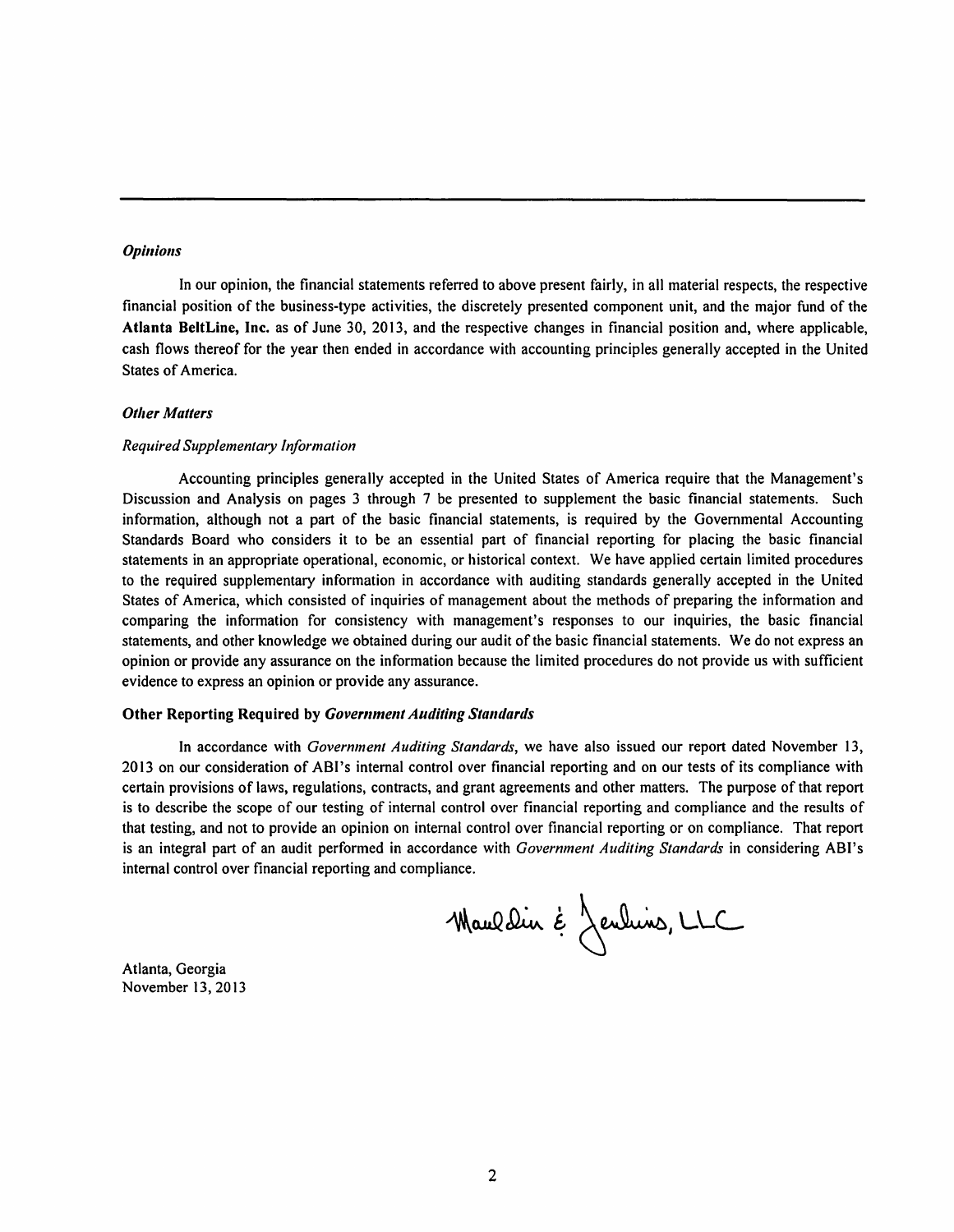## ATLANTA BELTLINE, INC. (A Component Unit of The Atlanta Development Authority, d/b/a Invest Atlanta) Management's Discussion and Analysis (Unaudited) June 30, 2013

This section of the Atlanta BeltLine, Inc. ("ABI'') annual financial report presents our discussion and analysis of ABI's financial performance during the fiscal year ended June 30, 2013. Please read it in conjunction with the financial statements and accompanying notes.

#### Fiscal Year 2013 Selected Financial Highlights (Proprietary Funds)

- » ABI's total assets decreased approximately \$23.9 million for the fiscal year ended June 30, 2013. Investment, improvement, and development of various segments along the Atlanta Be1tLine continued during the year and additions were made on numerous projects. These additions were offset by the transfer of ownership of completed projects to the City of Atlanta.
- » Total current liabilities decreased by approximately \$0.7 million for the fiscal year ended June 30, 2013. This is mainly the result of a reduction in accrued expenses.
- » Total non-current liabilities decreased approximately \$2.9 million for the fiscal year ended June 30, 2013. This is mainly attributable to the principal payment on the note payable as discussed further in Note 7 and a return of capital to the City of Atlanta as discussed in Note 8.
- » ABI's total net position decreased approximately \$20.4 million for the fiscal year ended June 30, 2013, primarily due to the approximately \$10.5 million received in intergovernmental funding for expenses that are predominantly recorded as capital assets and approximately \$2.8 million from private grants and contributions and offset by approximately \$28.6 million in contributions of capital assets to the City of Atlanta- D.H. Stanton Park and the Historic Fourth Ward Park.
- $\triangleright$  ABI's total revenues decreased approximately \$2.9 million for the fiscal year ended June 30, 2013. This is a result of funding from the BeltLine Tax Allocation District and the City of Atlanta decreasing by \$2.5 million and private grants and contributions decreasing by approximately \$0.2 million due to completed projects.

### Overview of the Financial Statements

This discussion and analysis is intended to serve as an introduction to ABI's financial statements. ABI's financial statements are comprised of four components: management's discussion and analysis (this section), government-wide financial statements, fund financial statements, and notes to the financial statements.

Government-wide financial statements. The *government-wide financial statements* are designed to provide readers with a broad overview of ABI's finances, including information related to its component unit.

The *statement of net position* presents information on all of ABI's assets and liabilities, with the difference between the two reported as net position. In many government organizations, increases and decreases in net position may serve as a useful indicator of whether the financial position of the organization is improving or deteriorating. However, ABI serves as an implementer of projects on behalf of the City of Atlanta and in such capacity, funding for projects performed is recorded as revenue in the year that it is earned. When projects are completed, the asset is transferred from ABI to the City of Atlanta. These transfers may result in large decreases to ABI's net position. In these cases, such a decrease would not indicate a deterioration of ABI's financial position. Rather, this type of decrease would simply represent an asset being completed and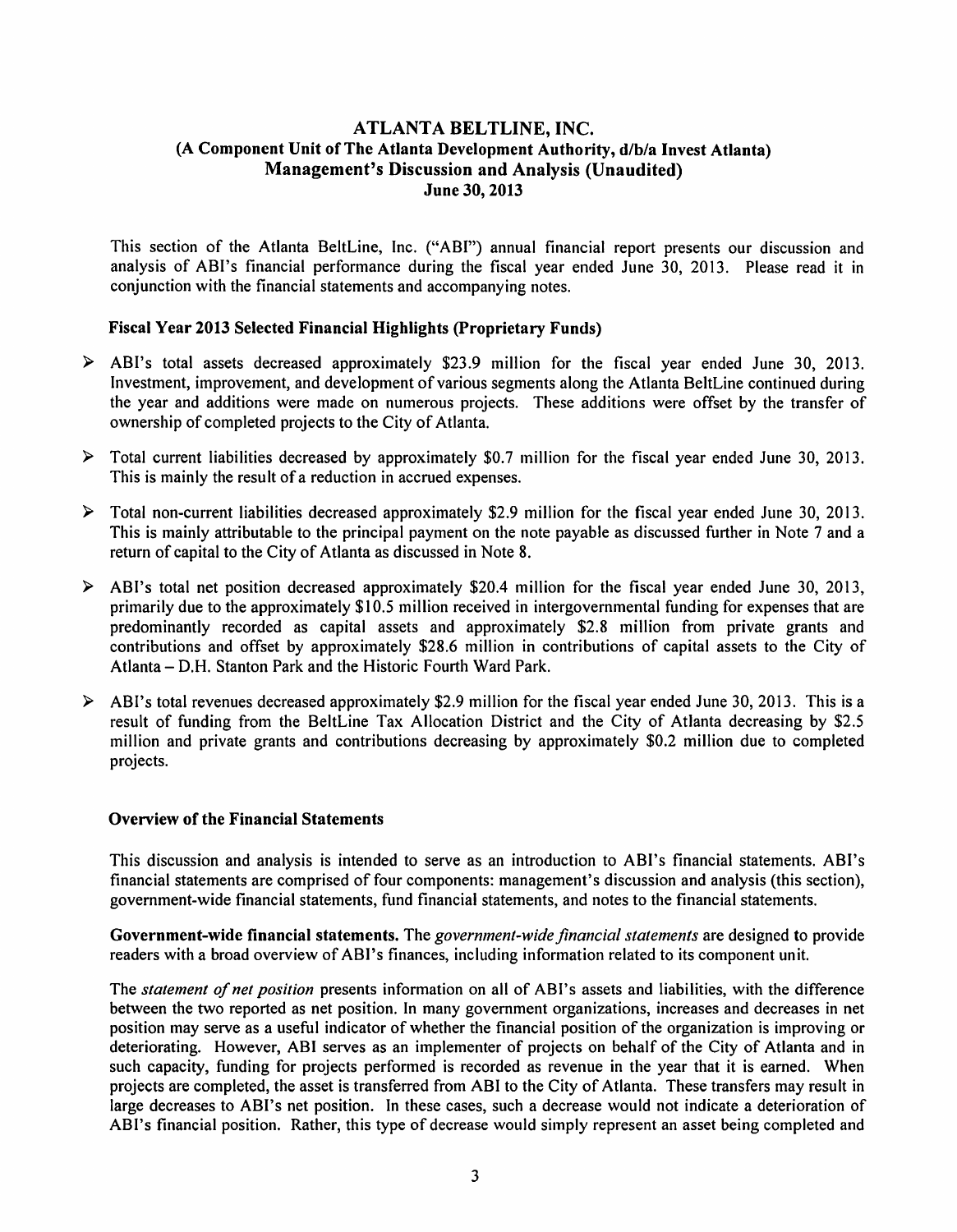## ATLANTA BELTLINE, INC. (A Component Unit of The Atlanta Development Authority, d/b/a Invest Atlanta) Management's Discussion and Analysis (Unaudited) June 30, 2013

transferred off of ABI's financial statements. Transfers to the City of Atlanta should be expected from year to year as other capital assets reach completion and are accepted by the City of Atlanta.

The *statement of activities* presents information showing how ABI's net position changed during the most recent fiscal year. All changes in net position are reported as soon as the underlying event giving rise to the change occurs, regardless of the timing of related cash flows. Thus, revenues and expenses are reported in this statement for some items that will only result in cash flows in future fiscal periods.

The government-wide financial statements include not only ABI (known as the *primary government),* but also a legally separate entity for which ABI is financially accountable, Chester Avenue Lofts, LLC (known as a *component unit).* Financial information for this component unit is reported separately from the financial information presented for the primary government itself.

The government-wide financial statements can be found on pages 8 and 9 of this report.

Fund financial statements. A *fund* is a grouping of related accounts that is used to maintain control over resources that have been segregated for specific activities or objectives. The accompanying statements include only one fund, accounting for all the activity of ABI outside of its component unit. This fund is used to report the same functions presented as business-type activities in the government-wide financial statements, but shows the activity in greater detail, including presenting cash flow information. The basic proprietary fund financial statements can be found on pages I 0 through 12 of this report.

Notes to the financial statements. The notes provide additional information that is essential to a full understanding of the data provided in the financial statements. The notes to the financial statements can be found on pages 13 through 21 of this report.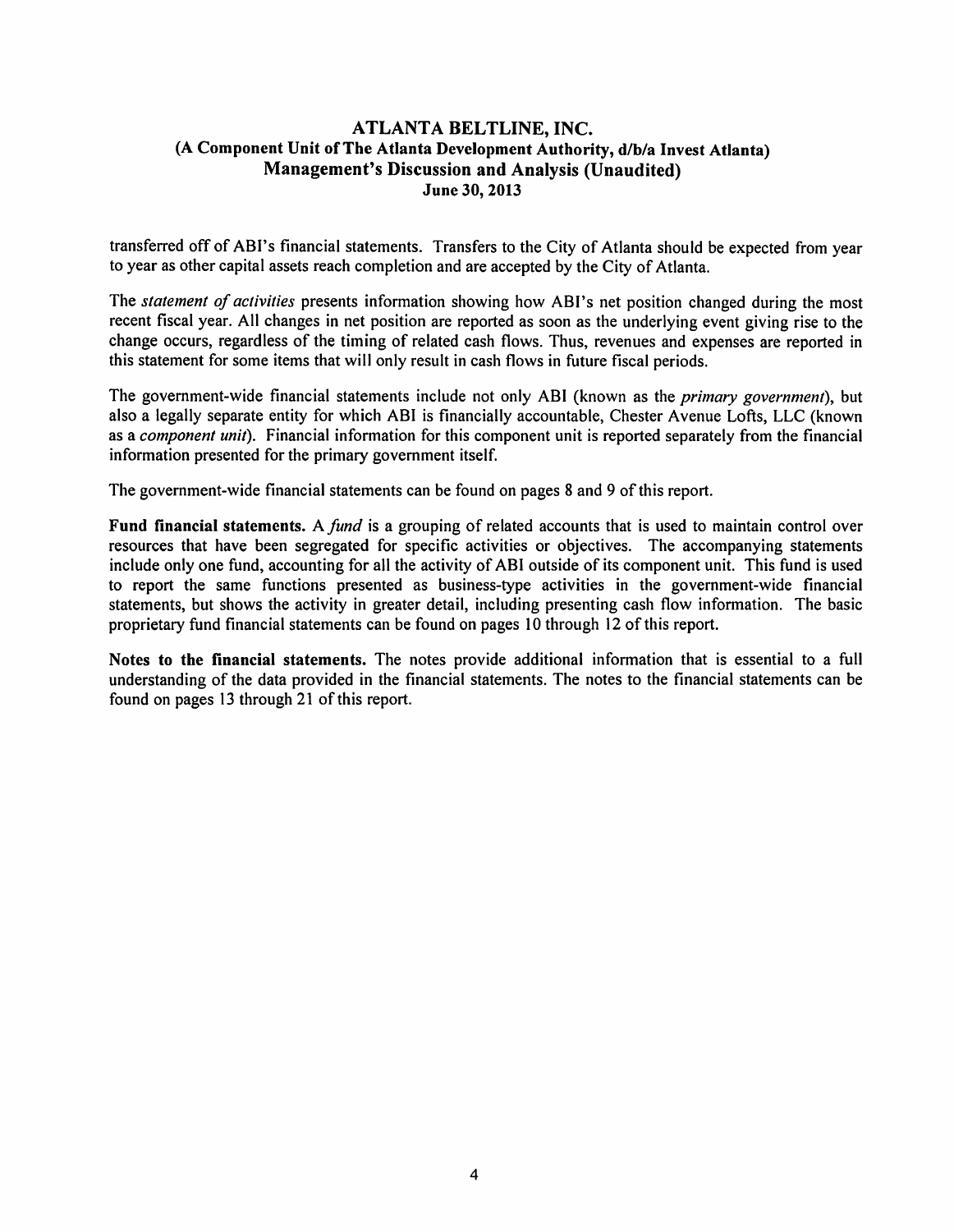### ATLANTA BELTLINE, INC. (A Component Unit of The Atlanta Development Authority, d/b/a Invest Atlanta) Management's Discussion and Analysis (Unaudited) June 30, 2013

#### Financial Analysis

As noted earlier, net position may serve over time as a useful indicator of an entity's financial position. Again, ABI's function as implementer of projects on behalf of the City of Atlanta causes periodic and expected significant decreases to its net position, which does not necessarily indicate a deterioration of ABI's financial position. In the case of ABI, assets exceeded liabilities by approximately \$2.0 million at June 30, 2013. A summary of the net position is presented below.

|  | <b>Atlanta BeltLine Inc.'s Net Position</b> |  |  |  |
|--|---------------------------------------------|--|--|--|
|--|---------------------------------------------|--|--|--|

|                                                                                                  | 2013                                  |   | 2012                                  |  |  |
|--------------------------------------------------------------------------------------------------|---------------------------------------|---|---------------------------------------|--|--|
| Assets:<br>Current assets<br>Capital assets                                                      | \$<br>4,374,483<br>49,581,977         | S | 5,964,040<br>71,865,456               |  |  |
| Total assets                                                                                     | 53,956,460                            |   | 77,829,496                            |  |  |
| Liabilities:<br><b>Current liabilities</b><br>Noncurrent liabilities<br><b>Total liabilities</b> | 4,294,444<br>47,700,311<br>51,994,755 |   | 4,959,233<br>50,556,474<br>55,515,707 |  |  |
| Net position:                                                                                    |                                       |   |                                       |  |  |
| Net investment in capital assets<br>Unrestricted                                                 | 1,217,987<br>743,718                  |   | 22,714,395<br>(400, 606)              |  |  |
| Total net position                                                                               | 1,961,705                             |   | 22,313,789                            |  |  |

ABI's total assets equal approximately \$54.0 million. Current assets primarily consist of cash and cash equivalents (48%), while noncurrent assets only consist of capital assets. ABI's total liabilities equal approximately \$52.0 million. Liabilities primarily consist of a long-term payable to the City of Atlanta (46%) and a loan payable to a consortium of financial institutions (49%).

For the fiscal year ended June 30, 2013, ABI's total net position decreased approximately \$20.4 million, primarily due to the approximately \$10.5 million received in intergovernmental funding for expenses that are predominantly recorded as capital assets and approximately \$2.8 million from private grants and contributions, offset primarily by general expenses of \$5 million and transfers of completed capital assets to the City of Atlanta in the amount of approximately \$28.6 million.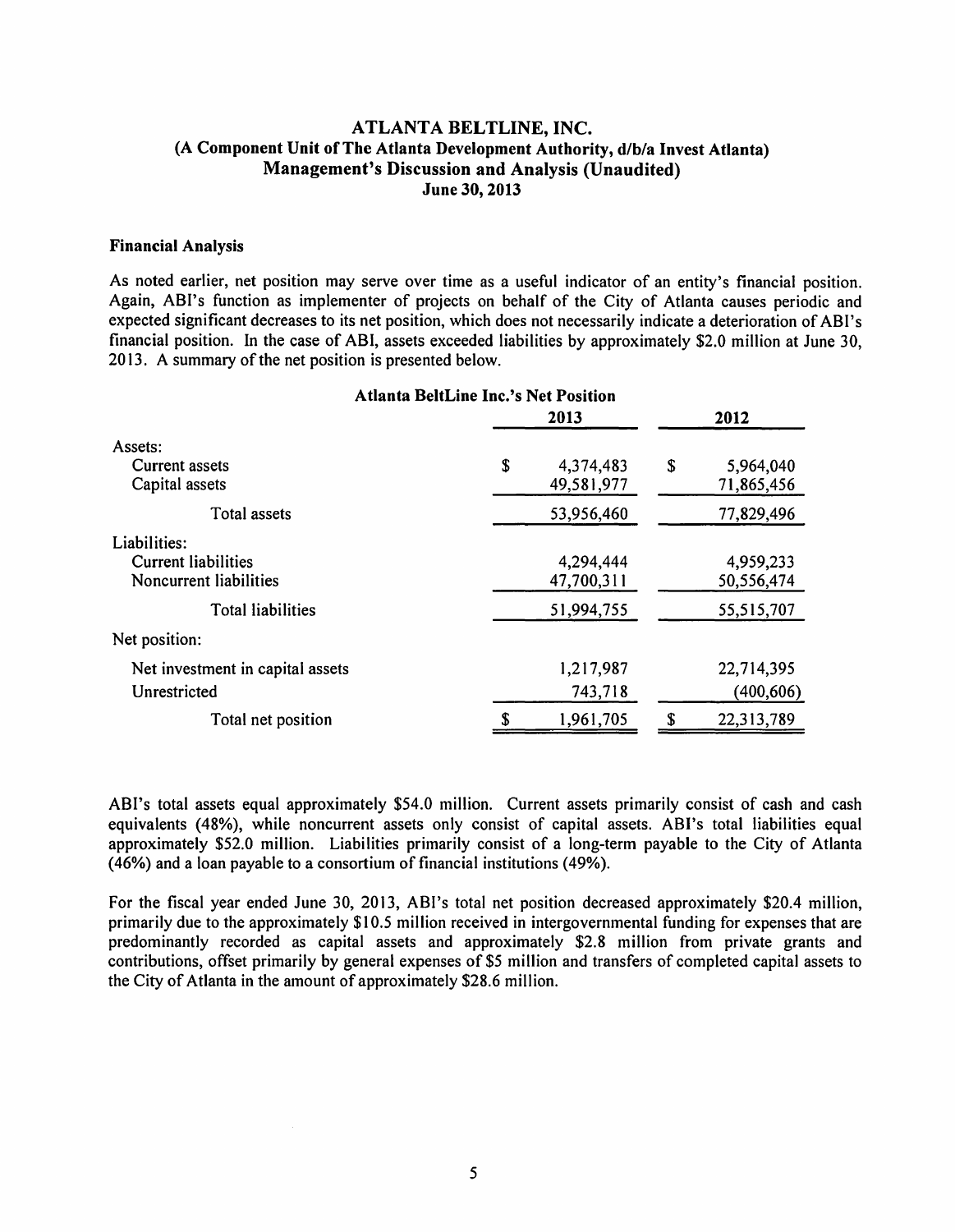## ATLANTA BELTLINE, INC. (A Component Unit of The Atlanta Development Authority, d/b/a Invest Atlanta) Management's Discussion and Analysis (Unaudited) June 30,2013

#### Atlanta BeltLine, Inc.'s Changes in Net Position

|                                                           | 2013             | 2012             |
|-----------------------------------------------------------|------------------|------------------|
| Revenues:                                                 |                  |                  |
| Intergovernmental funding                                 | \$<br>10,526,793 | \$<br>13,029,734 |
| Private grants and contributions                          | 2,777,508        | 2,934,461        |
| Interest income (non-operating)                           | 565              | 1,272            |
| Other income                                              | 265,988          | 516,366          |
| Total revenues                                            | 13,570,854       | 16,481,833       |
| Expenses:                                                 |                  |                  |
| General and administrative                                | 5,005,033        | 5,289,370        |
| Interest expense (non-operating)                          | 275,815          | 300,906          |
| Depreciation expense                                      | 83,462           | 12,192           |
| Capital assets donated to City of Atlanta (non-operating) | 28,555,736       |                  |
| Other                                                     | 2,892            | 20,532           |
| Total expenses                                            | 33,922,938       | 5,623,000        |
| Increase (decrease) in net position                       | (20, 352, 084)   | 10,858,833       |
| Net position, beginning of fiscal year                    | 22,313,789       | 11,454,956       |
| Net position, end of fiscal year                          | 1,961,705        | 22,313,789       |

For the year ended June 30, 2013, revenues consist primarily of intergovernmental funding from the BeltLine Tax Allocation District and the City of Atlanta (78%) and private grants and contributions (20%). For the year ended June 30, 2013, expenses consist primarily of general and administrative costs (15%), transfers of completed capital assets to the City of Atlanta (84% ), and interest expense of ( 1% ).

#### Capital Assets

The capital assets of ABI total approximately \$49.6 million at the end of fiscal year ended June 30, 2013. Capital assets are comprised of land, land improvements, equipment, and construction in process related to the Atlanta BeltLine project. The majority of this balance is comprised of three projects: Clear Creek (\$23.8 million), Trails, including Eastside Trail, (\$9.4 million), and Atlanta BeltLine Corridor (\$5.5 million). See Note 6 for more detail of ABI's capital assets.

#### Debt

ABI entered into an agreement with a consortium of financial institutions to receive \$29,429,900 of interim funding for the implementation of the 2007 Atlanta BeltLine projects. Interest is payable semi-annually. For a period of 24 months commencing April 17, 2008, the loan was to accrue interest at a daily rate of LIBOR + .55%. Effective, March 17, 2009, in accordance with the original loan agreement, a downgrade of the City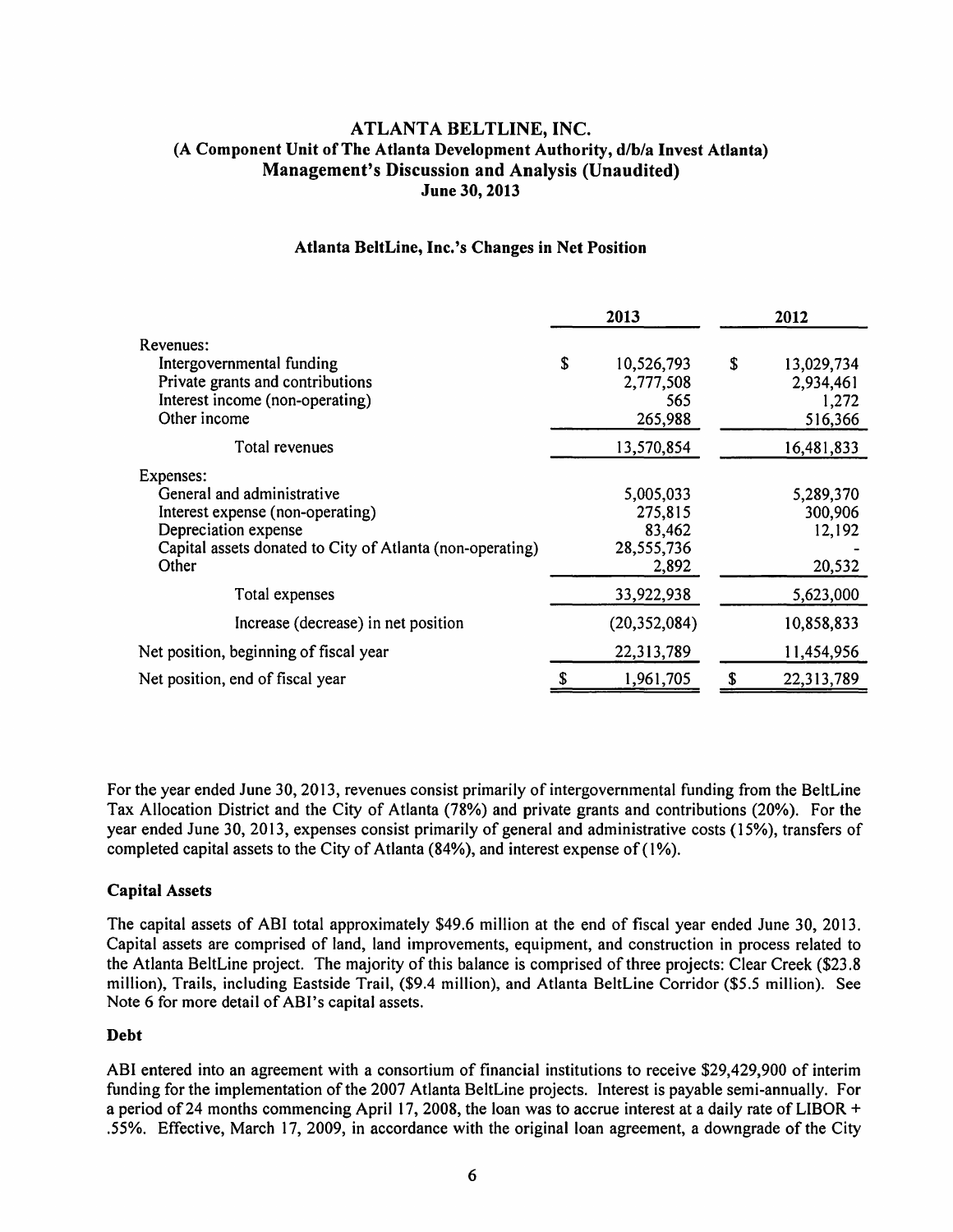## ATLANTA BELTLINE, INC. (A Component Unit of The Atlanta Development Authority, d/b/a Invest Atlanta) Management's Discussion and Analysis (Unaudited) June 30, 2013

of Atlanta's debt rating caused the interest rate to adjust to a daily rate of  $LIBOR + .65%$ . Commencing on April 17, 2010 the interest rate changed to a daily rate of LIBOR +. 75%, which was to be in effect until the notes mature on September 17, 2022 and October 17, 2022. Later, during fiscal year 2010, the City's debt rating was downgraded again and thus triggered a clause which increased the daily rate to LIBOR +.85%. Commencing on September 17, 2010, principal will be due in annual installments until the notes mature. As of June 30, 2013, the outstanding balance on the note is \$25,556,474. See Note 7 for more detail of ABI's long-term debt.

The City of Atlanta contributed \$30,000,000 to ABI for the estimated cost to complete the Clear Creek project which will result in the construction of a storm water retention pond and infrastructure improvements for sewer basin relief. The costs to complete the project are now estimated to be lower than the \$30 million funded. Due to the excess funds projected, ABI returned approximately \$5 million during fiscal year 2010 and another \$1 million in fiscal year 2013. The liability will be satisfied upon transfer of the completed project and any residual cash of the \$24 million to the City of Atlanta. See Note 8 for more detail on the Clear Creek Project.

#### Requests for Information

This financial report is designed to provide a general overview of ABI's finances for all those with an interest in them. Questions concerning any of the information provided in this report or requests for additional information should be addressed to the Chief Financial Officer, 86 Pryor Street SW, Suite 300, Atlanta, GA 30303.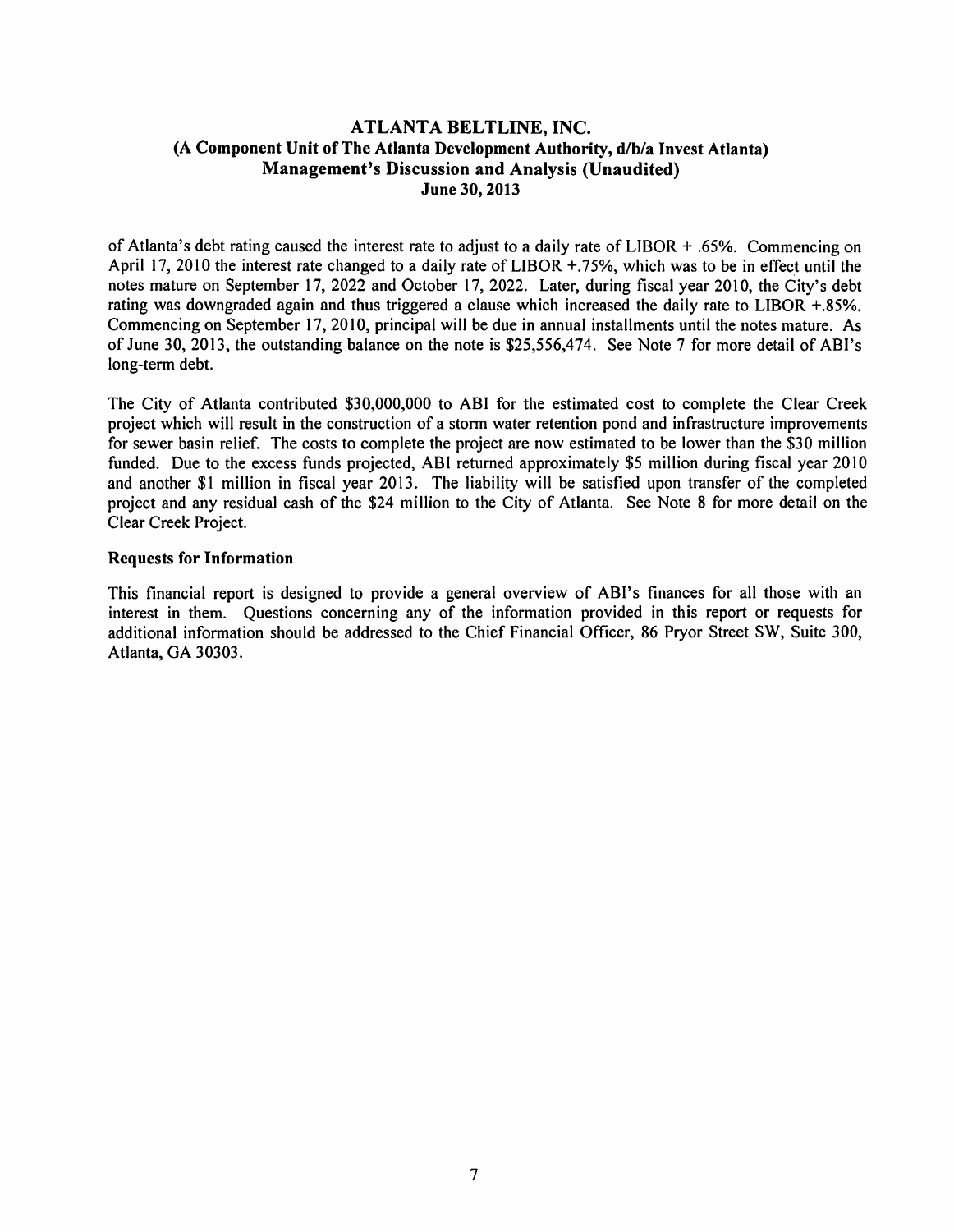## (A Component Unit of The Atlanta Development Authority, d/b/a Invest Atlanta)

#### Statement of Net Position

June 30, 2013

| <b>Business-type</b><br><b>Chester Ave.</b><br><b>Activities</b><br>Lofts, LLC<br><b>Assets</b><br>Current assets:<br>\$<br>Cash and cash equivalents<br>\$<br>906,653<br>Restricted cash and cash equivalents<br>1,192,484<br>130,610<br>Accounts receivable<br>389,246<br>174,949<br>Due from the Atlanta BeltLine Partnership<br>294,762<br>Due from the City of Atlanta<br>264,230<br>Due from the BeltLine Tax Allocation District<br>1,030,283<br>Due from the Eastside Tax Allocation District<br>5,346<br>Due from the Westside Tax Allocation District<br>75,074<br>90<br>Due from component unit<br>Prepaid items<br>216,315<br>305,559<br>4,374,483<br>Total current assets<br>Noncurrent assets:<br>Capital assets, nondepreciable<br>49,301,604<br>715,000<br>Capital assets, net of depreciation<br>280,373<br>Total noncurrent assets<br>49,581,977<br>715,000<br><b>Total assets</b><br>53,956,460<br>1,020,559<br><b>Liabilities</b><br><b>Current liabilities:</b><br>1,161<br>Accounts payable<br>1,486,260<br>Accrued expenses<br>251,964<br>1,856,163<br>Notes payable, current portion<br>Unearned revenue<br>570,845<br>90<br>Due to primary government<br>103,500<br>Due to the City of Atlanta<br>Due to Invest Atlanta<br>25,712<br>Due to the BeltLine Tax Allocation District<br>858,825<br>Total current liabilities<br>4,294,444<br>860,076<br>Noncurrent liabilities:<br>24,000,000<br>Due to the City of Atlanta<br>23,700,311<br>Notes payable<br>Total noncurrent liabilities<br>47,700,311<br>860,076<br>51,994,755<br><b>Total liabilities</b><br><b>Net Position</b><br>1,217,987<br>Net investment in capital assets<br>715,000<br>Unrestricted<br>743,718<br>(554, 517)<br>Total net position<br>$\mathbb S$<br>1,961,705<br>$\pmb{\mathbb{S}}$<br>160,483 |  | <b>Component Unit</b> |
|---------------------------------------------------------------------------------------------------------------------------------------------------------------------------------------------------------------------------------------------------------------------------------------------------------------------------------------------------------------------------------------------------------------------------------------------------------------------------------------------------------------------------------------------------------------------------------------------------------------------------------------------------------------------------------------------------------------------------------------------------------------------------------------------------------------------------------------------------------------------------------------------------------------------------------------------------------------------------------------------------------------------------------------------------------------------------------------------------------------------------------------------------------------------------------------------------------------------------------------------------------------------------------------------------------------------------------------------------------------------------------------------------------------------------------------------------------------------------------------------------------------------------------------------------------------------------------------------------------------------------------------------------------------------------------------------------------------------------------------------------------------------------------------------------|--|-----------------------|
|                                                                                                                                                                                                                                                                                                                                                                                                                                                                                                                                                                                                                                                                                                                                                                                                                                                                                                                                                                                                                                                                                                                                                                                                                                                                                                                                                                                                                                                                                                                                                                                                                                                                                                                                                                                                   |  |                       |
|                                                                                                                                                                                                                                                                                                                                                                                                                                                                                                                                                                                                                                                                                                                                                                                                                                                                                                                                                                                                                                                                                                                                                                                                                                                                                                                                                                                                                                                                                                                                                                                                                                                                                                                                                                                                   |  |                       |
|                                                                                                                                                                                                                                                                                                                                                                                                                                                                                                                                                                                                                                                                                                                                                                                                                                                                                                                                                                                                                                                                                                                                                                                                                                                                                                                                                                                                                                                                                                                                                                                                                                                                                                                                                                                                   |  |                       |
|                                                                                                                                                                                                                                                                                                                                                                                                                                                                                                                                                                                                                                                                                                                                                                                                                                                                                                                                                                                                                                                                                                                                                                                                                                                                                                                                                                                                                                                                                                                                                                                                                                                                                                                                                                                                   |  |                       |
|                                                                                                                                                                                                                                                                                                                                                                                                                                                                                                                                                                                                                                                                                                                                                                                                                                                                                                                                                                                                                                                                                                                                                                                                                                                                                                                                                                                                                                                                                                                                                                                                                                                                                                                                                                                                   |  |                       |
|                                                                                                                                                                                                                                                                                                                                                                                                                                                                                                                                                                                                                                                                                                                                                                                                                                                                                                                                                                                                                                                                                                                                                                                                                                                                                                                                                                                                                                                                                                                                                                                                                                                                                                                                                                                                   |  |                       |
|                                                                                                                                                                                                                                                                                                                                                                                                                                                                                                                                                                                                                                                                                                                                                                                                                                                                                                                                                                                                                                                                                                                                                                                                                                                                                                                                                                                                                                                                                                                                                                                                                                                                                                                                                                                                   |  |                       |
|                                                                                                                                                                                                                                                                                                                                                                                                                                                                                                                                                                                                                                                                                                                                                                                                                                                                                                                                                                                                                                                                                                                                                                                                                                                                                                                                                                                                                                                                                                                                                                                                                                                                                                                                                                                                   |  |                       |
|                                                                                                                                                                                                                                                                                                                                                                                                                                                                                                                                                                                                                                                                                                                                                                                                                                                                                                                                                                                                                                                                                                                                                                                                                                                                                                                                                                                                                                                                                                                                                                                                                                                                                                                                                                                                   |  |                       |
|                                                                                                                                                                                                                                                                                                                                                                                                                                                                                                                                                                                                                                                                                                                                                                                                                                                                                                                                                                                                                                                                                                                                                                                                                                                                                                                                                                                                                                                                                                                                                                                                                                                                                                                                                                                                   |  |                       |
|                                                                                                                                                                                                                                                                                                                                                                                                                                                                                                                                                                                                                                                                                                                                                                                                                                                                                                                                                                                                                                                                                                                                                                                                                                                                                                                                                                                                                                                                                                                                                                                                                                                                                                                                                                                                   |  |                       |
|                                                                                                                                                                                                                                                                                                                                                                                                                                                                                                                                                                                                                                                                                                                                                                                                                                                                                                                                                                                                                                                                                                                                                                                                                                                                                                                                                                                                                                                                                                                                                                                                                                                                                                                                                                                                   |  |                       |
|                                                                                                                                                                                                                                                                                                                                                                                                                                                                                                                                                                                                                                                                                                                                                                                                                                                                                                                                                                                                                                                                                                                                                                                                                                                                                                                                                                                                                                                                                                                                                                                                                                                                                                                                                                                                   |  |                       |
|                                                                                                                                                                                                                                                                                                                                                                                                                                                                                                                                                                                                                                                                                                                                                                                                                                                                                                                                                                                                                                                                                                                                                                                                                                                                                                                                                                                                                                                                                                                                                                                                                                                                                                                                                                                                   |  |                       |
|                                                                                                                                                                                                                                                                                                                                                                                                                                                                                                                                                                                                                                                                                                                                                                                                                                                                                                                                                                                                                                                                                                                                                                                                                                                                                                                                                                                                                                                                                                                                                                                                                                                                                                                                                                                                   |  |                       |
|                                                                                                                                                                                                                                                                                                                                                                                                                                                                                                                                                                                                                                                                                                                                                                                                                                                                                                                                                                                                                                                                                                                                                                                                                                                                                                                                                                                                                                                                                                                                                                                                                                                                                                                                                                                                   |  |                       |
|                                                                                                                                                                                                                                                                                                                                                                                                                                                                                                                                                                                                                                                                                                                                                                                                                                                                                                                                                                                                                                                                                                                                                                                                                                                                                                                                                                                                                                                                                                                                                                                                                                                                                                                                                                                                   |  |                       |
|                                                                                                                                                                                                                                                                                                                                                                                                                                                                                                                                                                                                                                                                                                                                                                                                                                                                                                                                                                                                                                                                                                                                                                                                                                                                                                                                                                                                                                                                                                                                                                                                                                                                                                                                                                                                   |  |                       |
|                                                                                                                                                                                                                                                                                                                                                                                                                                                                                                                                                                                                                                                                                                                                                                                                                                                                                                                                                                                                                                                                                                                                                                                                                                                                                                                                                                                                                                                                                                                                                                                                                                                                                                                                                                                                   |  |                       |
|                                                                                                                                                                                                                                                                                                                                                                                                                                                                                                                                                                                                                                                                                                                                                                                                                                                                                                                                                                                                                                                                                                                                                                                                                                                                                                                                                                                                                                                                                                                                                                                                                                                                                                                                                                                                   |  |                       |
|                                                                                                                                                                                                                                                                                                                                                                                                                                                                                                                                                                                                                                                                                                                                                                                                                                                                                                                                                                                                                                                                                                                                                                                                                                                                                                                                                                                                                                                                                                                                                                                                                                                                                                                                                                                                   |  |                       |
|                                                                                                                                                                                                                                                                                                                                                                                                                                                                                                                                                                                                                                                                                                                                                                                                                                                                                                                                                                                                                                                                                                                                                                                                                                                                                                                                                                                                                                                                                                                                                                                                                                                                                                                                                                                                   |  |                       |
|                                                                                                                                                                                                                                                                                                                                                                                                                                                                                                                                                                                                                                                                                                                                                                                                                                                                                                                                                                                                                                                                                                                                                                                                                                                                                                                                                                                                                                                                                                                                                                                                                                                                                                                                                                                                   |  |                       |
|                                                                                                                                                                                                                                                                                                                                                                                                                                                                                                                                                                                                                                                                                                                                                                                                                                                                                                                                                                                                                                                                                                                                                                                                                                                                                                                                                                                                                                                                                                                                                                                                                                                                                                                                                                                                   |  |                       |
|                                                                                                                                                                                                                                                                                                                                                                                                                                                                                                                                                                                                                                                                                                                                                                                                                                                                                                                                                                                                                                                                                                                                                                                                                                                                                                                                                                                                                                                                                                                                                                                                                                                                                                                                                                                                   |  |                       |
|                                                                                                                                                                                                                                                                                                                                                                                                                                                                                                                                                                                                                                                                                                                                                                                                                                                                                                                                                                                                                                                                                                                                                                                                                                                                                                                                                                                                                                                                                                                                                                                                                                                                                                                                                                                                   |  |                       |
|                                                                                                                                                                                                                                                                                                                                                                                                                                                                                                                                                                                                                                                                                                                                                                                                                                                                                                                                                                                                                                                                                                                                                                                                                                                                                                                                                                                                                                                                                                                                                                                                                                                                                                                                                                                                   |  |                       |
|                                                                                                                                                                                                                                                                                                                                                                                                                                                                                                                                                                                                                                                                                                                                                                                                                                                                                                                                                                                                                                                                                                                                                                                                                                                                                                                                                                                                                                                                                                                                                                                                                                                                                                                                                                                                   |  |                       |
|                                                                                                                                                                                                                                                                                                                                                                                                                                                                                                                                                                                                                                                                                                                                                                                                                                                                                                                                                                                                                                                                                                                                                                                                                                                                                                                                                                                                                                                                                                                                                                                                                                                                                                                                                                                                   |  |                       |
|                                                                                                                                                                                                                                                                                                                                                                                                                                                                                                                                                                                                                                                                                                                                                                                                                                                                                                                                                                                                                                                                                                                                                                                                                                                                                                                                                                                                                                                                                                                                                                                                                                                                                                                                                                                                   |  |                       |
|                                                                                                                                                                                                                                                                                                                                                                                                                                                                                                                                                                                                                                                                                                                                                                                                                                                                                                                                                                                                                                                                                                                                                                                                                                                                                                                                                                                                                                                                                                                                                                                                                                                                                                                                                                                                   |  |                       |
|                                                                                                                                                                                                                                                                                                                                                                                                                                                                                                                                                                                                                                                                                                                                                                                                                                                                                                                                                                                                                                                                                                                                                                                                                                                                                                                                                                                                                                                                                                                                                                                                                                                                                                                                                                                                   |  |                       |
|                                                                                                                                                                                                                                                                                                                                                                                                                                                                                                                                                                                                                                                                                                                                                                                                                                                                                                                                                                                                                                                                                                                                                                                                                                                                                                                                                                                                                                                                                                                                                                                                                                                                                                                                                                                                   |  |                       |
|                                                                                                                                                                                                                                                                                                                                                                                                                                                                                                                                                                                                                                                                                                                                                                                                                                                                                                                                                                                                                                                                                                                                                                                                                                                                                                                                                                                                                                                                                                                                                                                                                                                                                                                                                                                                   |  |                       |
|                                                                                                                                                                                                                                                                                                                                                                                                                                                                                                                                                                                                                                                                                                                                                                                                                                                                                                                                                                                                                                                                                                                                                                                                                                                                                                                                                                                                                                                                                                                                                                                                                                                                                                                                                                                                   |  |                       |
|                                                                                                                                                                                                                                                                                                                                                                                                                                                                                                                                                                                                                                                                                                                                                                                                                                                                                                                                                                                                                                                                                                                                                                                                                                                                                                                                                                                                                                                                                                                                                                                                                                                                                                                                                                                                   |  |                       |
|                                                                                                                                                                                                                                                                                                                                                                                                                                                                                                                                                                                                                                                                                                                                                                                                                                                                                                                                                                                                                                                                                                                                                                                                                                                                                                                                                                                                                                                                                                                                                                                                                                                                                                                                                                                                   |  |                       |
|                                                                                                                                                                                                                                                                                                                                                                                                                                                                                                                                                                                                                                                                                                                                                                                                                                                                                                                                                                                                                                                                                                                                                                                                                                                                                                                                                                                                                                                                                                                                                                                                                                                                                                                                                                                                   |  |                       |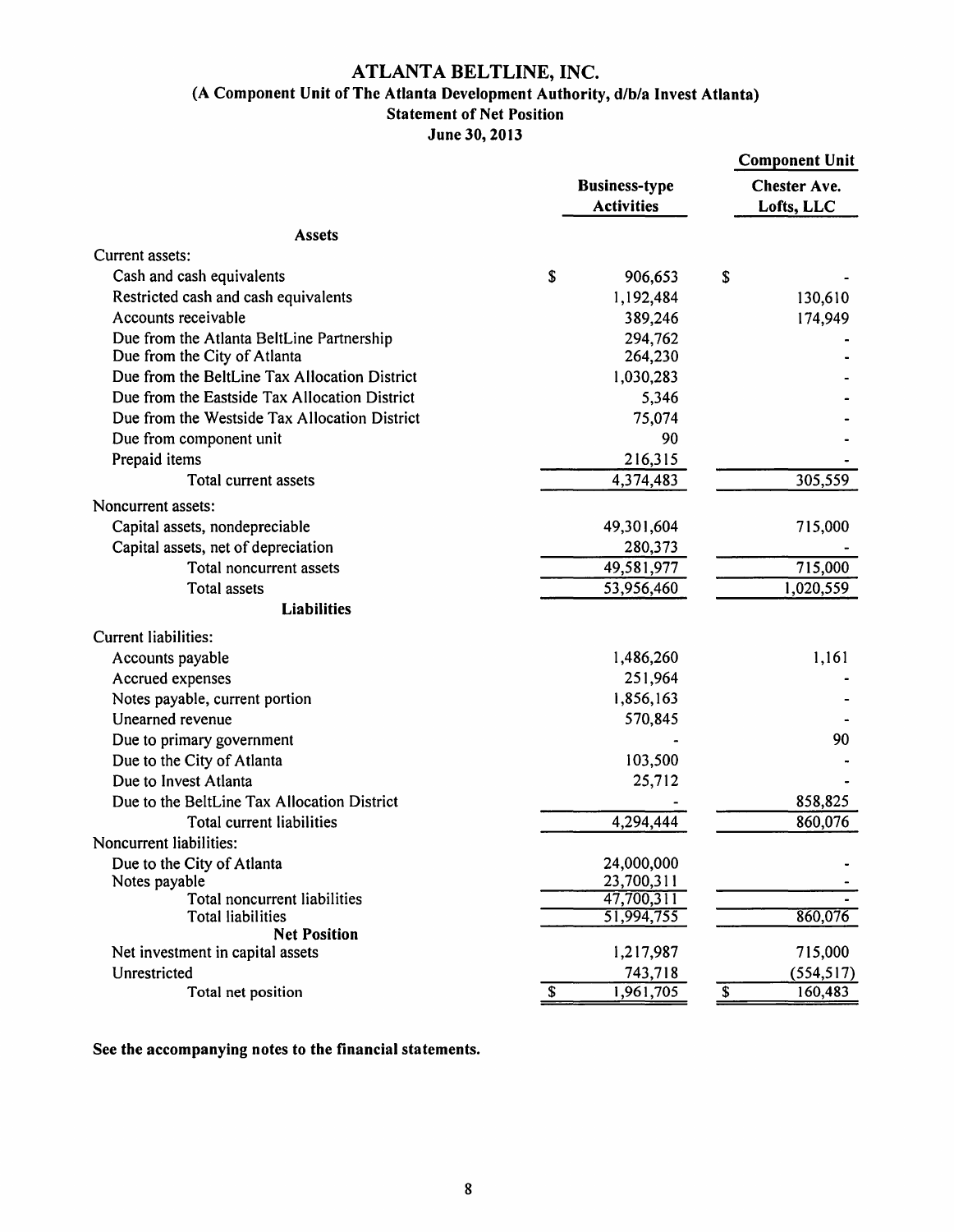## ATLANTA BELTLINE, INC. (A Component Unit of The Atlanta Development Authority, d/b/a Invest Atlanta)

## Statement of Activities

## Fiscal Year Ended June 30,2013

|                                            |             |            | <b>Program Revenues</b>                                  |         |                                                        |                                     |                                                      |                                        | <b>Net (Expenses) Revenues</b><br>and Changes<br>in Net Position |                   |  |
|--------------------------------------------|-------------|------------|----------------------------------------------------------|---------|--------------------------------------------------------|-------------------------------------|------------------------------------------------------|----------------------------------------|------------------------------------------------------------------|-------------------|--|
|                                            |             |            | <b>Charges for</b><br><b>Expenses</b><br><b>Services</b> |         | Operating<br><b>Grants</b> and<br><b>Contributions</b> |                                     | Capital<br><b>Grants</b> and<br><b>Contributions</b> |                                        | <b>Business-type</b><br><b>Activities</b>                        | Component<br>Unit |  |
| Functions/ Programs:<br>Primary government |             |            |                                                          |         |                                                        |                                     |                                                      |                                        |                                                                  |                   |  |
| Business-type activities:                  |             |            |                                                          |         |                                                        |                                     |                                                      |                                        |                                                                  |                   |  |
| Economic development                       | S           | 33,922,938 | S.                                                       | 265,988 | \$                                                     | 6,505,069                           | S.                                                   | 6,799,232                              | (20, 352, 649)<br>S                                              |                   |  |
| Total primary government activities        | S           | 33,922,938 | \$                                                       | 265,988 | \$                                                     | 6,505,069                           | \$                                                   | 6,799,232                              | (20, 352, 649)                                                   |                   |  |
| Component unit:                            |             |            |                                                          |         |                                                        |                                     |                                                      |                                        |                                                                  |                   |  |
| Chester Avenue Lofts, LLC                  | $rac{s}{s}$ | 47,977     | \$                                                       | 191,540 | \$                                                     |                                     | \$                                                   |                                        |                                                                  | 143,563<br>S      |  |
|                                            |             | 47,977     | \$                                                       | 191,540 | \$                                                     |                                     | \$                                                   |                                        |                                                                  | 143,563           |  |
|                                            |             |            |                                                          |         |                                                        | <b>General revenues:</b>            |                                                      |                                        |                                                                  |                   |  |
|                                            |             |            |                                                          |         |                                                        | Interest income                     |                                                      |                                        | 565                                                              |                   |  |
|                                            |             |            |                                                          |         |                                                        | Total general revenues              |                                                      |                                        | 565                                                              |                   |  |
|                                            |             |            |                                                          |         |                                                        | Changes in net position             |                                                      |                                        | (20, 352, 084)                                                   | 143,563           |  |
|                                            |             |            |                                                          |         |                                                        |                                     |                                                      | Net position, beginning of fiscal year | 22,313,789                                                       | 16,920            |  |
|                                            |             |            |                                                          |         |                                                        | Net position, ending of fiscal year |                                                      |                                        | \$<br>1,961,705                                                  | 160,483<br>S.     |  |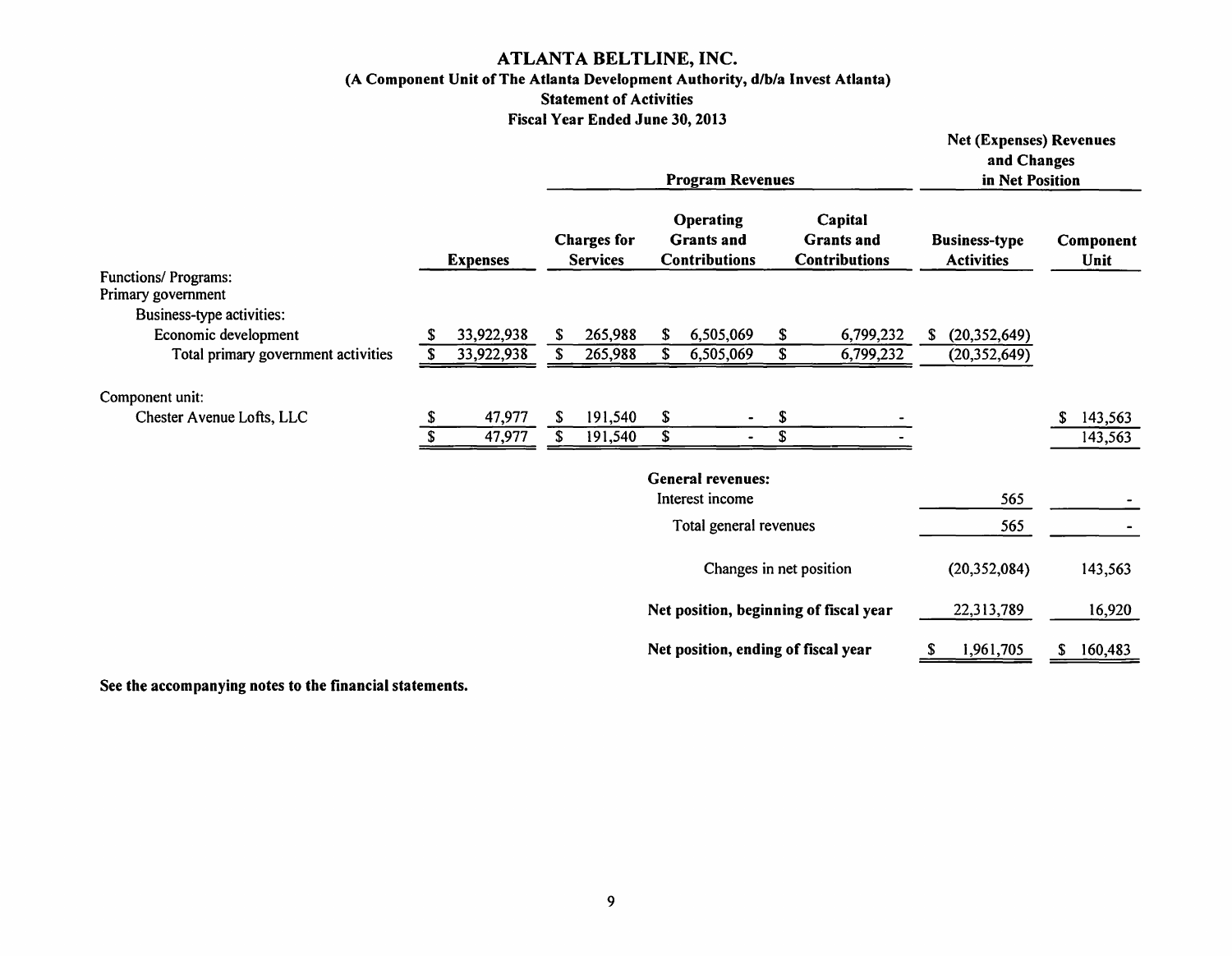## (A Component Unit of The Atlanta Development Authority, d/b/a Invest Atlanta)

## Statement of Net Position

Proprietary Fund

June 30, 2013

|                                                                   | <b>Business-type Activities</b><br><b>Enterprise Fund</b> |
|-------------------------------------------------------------------|-----------------------------------------------------------|
|                                                                   | Administrative<br><b>Fund</b>                             |
| <b>Assets</b>                                                     |                                                           |
| Current assets:                                                   | \$                                                        |
| Cash and cash equivalents<br>Restricted cash and cash equivalents | 906,653<br>1,192,484                                      |
| Accounts receivable                                               | 389,246                                                   |
| Due from the Atlanta BeltLine Partnership                         | 294,762                                                   |
| Due from the City of Atlanta                                      | 264,230                                                   |
| Due from the BeltLine Tax Allocation District                     | 1,030,283                                                 |
| Due from the Eastside Tax Allocation District                     | 5,346                                                     |
| Due from the Westside Tax Allocation District                     | 75,074                                                    |
| Due from component unit                                           | 90                                                        |
| Prepaid items                                                     | 216,315                                                   |
| Total current assets                                              | 4,374,483                                                 |
| Noncurrent assets:                                                |                                                           |
| Capital assets, nondepreciable                                    | 49,301,604                                                |
| Capital assets, net of depreciation                               | 280,373                                                   |
| Total noncurrent assets                                           | 49,581,977                                                |
| <b>Total assets</b>                                               | 53,956,460                                                |
| <b>Liabilities</b>                                                |                                                           |
| Current liabilities:                                              |                                                           |
| Accounts payable                                                  | 1,486,260                                                 |
| Accrued expenses                                                  | 251,964                                                   |
| Notes payable, current portion                                    | 1,856,163                                                 |
| Unearned revenue                                                  | 570,845                                                   |
| Due to the City of Atlanta                                        | 103,500                                                   |
| Due to Invest Atlanta                                             | 25,712                                                    |
| Total current liabilities                                         | 4,294,444                                                 |
| Noncurrent liabilities:                                           |                                                           |
| Due to the City of Atlanta                                        | 24,000,000                                                |
| Notes payable                                                     | 23,700,311                                                |
| Total noncurrent liabilities                                      | 47,700,311                                                |
| <b>Total liabilities</b>                                          | 51,994,755                                                |
| <b>Net Position</b>                                               |                                                           |
| Net investment in capital assets                                  | 1,217,987                                                 |
| Unrestricted                                                      | 743,718                                                   |
| Total net position                                                | \$<br>1,961,705                                           |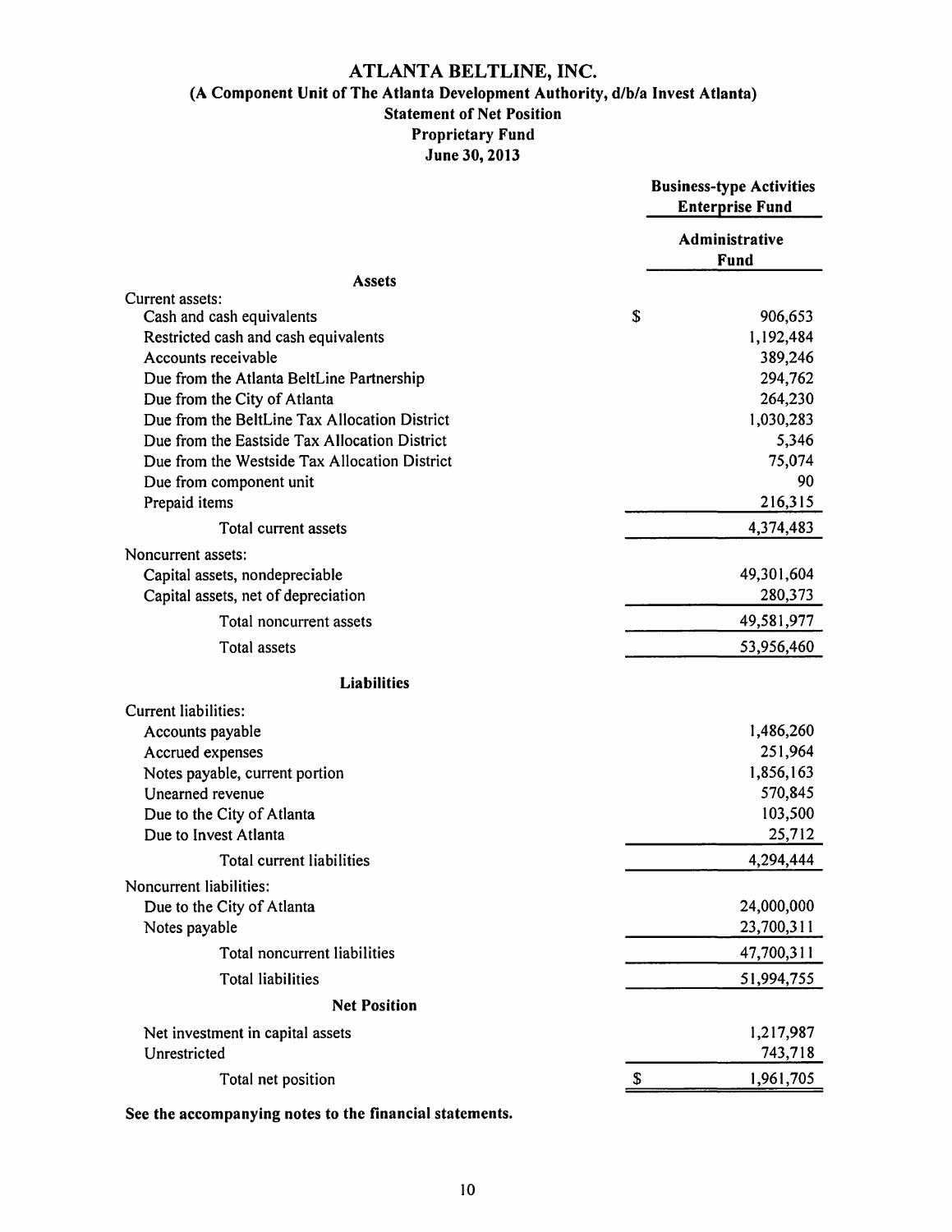## (A Component Unit of The Atlanta Development Authority, d/b/a Invest Atlanta) Statement of Revenues, Expenses, and Changes in Fund Net Position Proprietary Fund Fiscal Year Ended June 30, 2013

|                                                                                                                          | <b>Business-type Activities</b><br><b>Enterprise Fund</b> |
|--------------------------------------------------------------------------------------------------------------------------|-----------------------------------------------------------|
|                                                                                                                          | Administrative<br><b>Fund</b>                             |
| <b>Operating revenues:</b>                                                                                               |                                                           |
| Intergovernmental funding - City of Atlanta<br>Private grants and contributions<br>Other income                          | \$<br>10,526,793<br>2,777,508<br>265,988                  |
| Total operating revenues                                                                                                 | 13,570,289                                                |
| <b>Operating expenses:</b>                                                                                               |                                                           |
| General and administrative<br>Depreciation expense<br>Other expenses                                                     | 5,005,033<br>83,462<br>2,892                              |
| Total operating expenses                                                                                                 | 5,091,387                                                 |
| Operating income                                                                                                         | 8,478,902                                                 |
| Non-operating revenue (expense):<br>Capital assets donated to the City of Atlanta<br>Interest expense<br>Interest income | (28, 555, 736)<br>(275, 815)<br>565                       |
| Change in net position                                                                                                   | (20, 352, 084)                                            |
| Net position at beginning of year                                                                                        | 22,313,789                                                |
| Net position at end of year                                                                                              | \$<br>1,961,705                                           |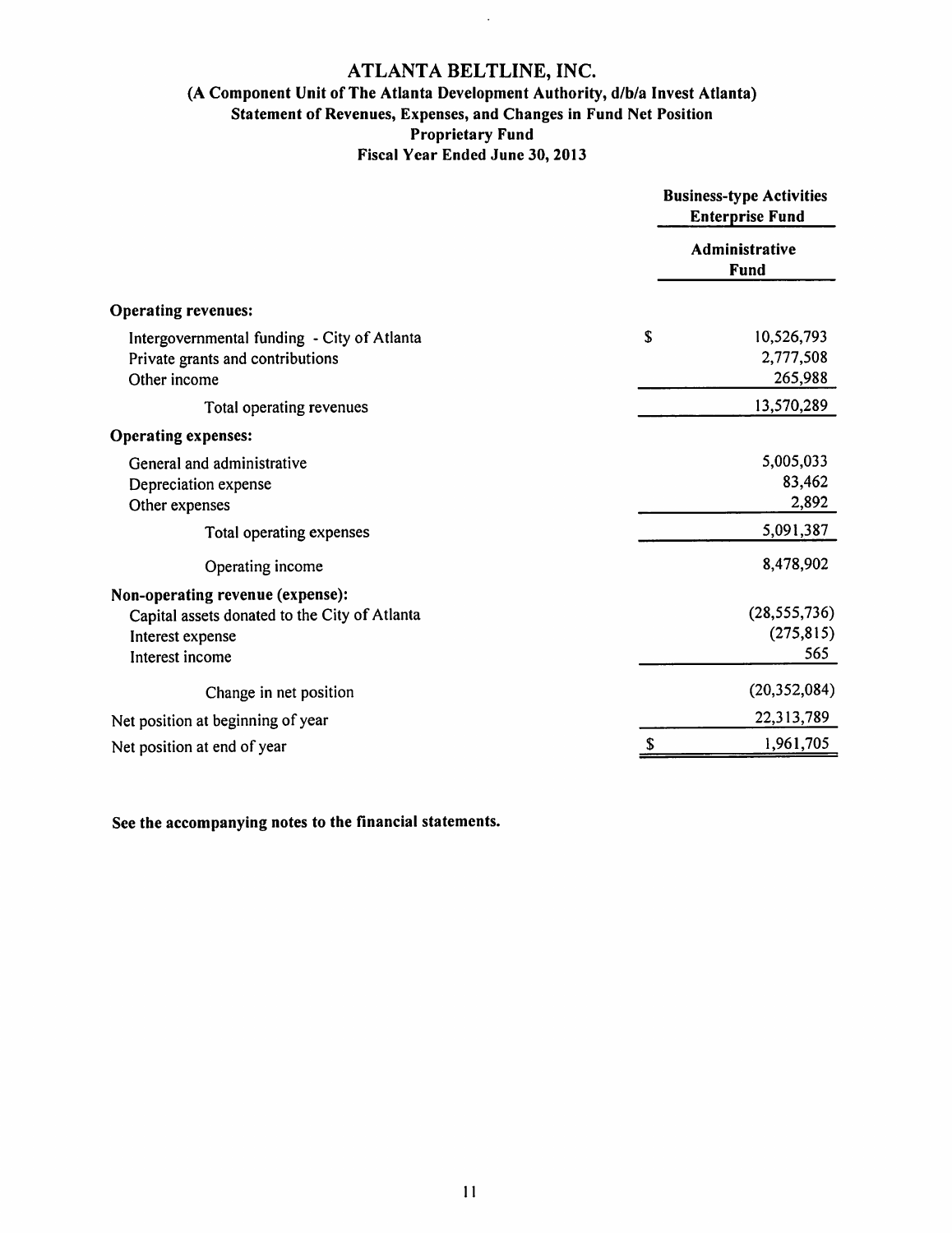#### (A Component Unit of The Atlanta Development Authority, d/b/a Invest Atlanta)

#### Statement of Cash Flows

Proprietary Fund

#### Fiscal Year Ended June 30, 2013

|                                                                                                                                                                                                                                                                              |      | <b>Business-type Activities</b><br><b>Enterprise Fund</b>              |
|------------------------------------------------------------------------------------------------------------------------------------------------------------------------------------------------------------------------------------------------------------------------------|------|------------------------------------------------------------------------|
|                                                                                                                                                                                                                                                                              |      | Administrative<br>Fund                                                 |
| Cash flows from operating activities:<br>Receipts from grantors and others<br>Payments to suppliers, vendors, and other governments<br>Payments to employees for salaries and related benefits                                                                               | \$   | 14,535,779<br>(3, 449, 217)<br>(2,761,869)                             |
| Net cash provided by<br>operating activities                                                                                                                                                                                                                                 |      | 8,324,693                                                              |
| Cash flows from capital financing activities:<br>Acquisition and construction of capital assets<br>Return of capital contribution to the City of Atlanta<br>Principal payments on notes payable<br>Payments for interest<br>Net cash used by capital<br>financing activities |      | (6,355,719)<br>(1,000,000)<br>(1,706,588)<br>(275, 815)<br>(9,338,122) |
| Cash flows from investing activities:<br>Interest on investments<br>Net cash provided by<br>investing activities                                                                                                                                                             |      | 565<br>565                                                             |
| Net decrease in cash and cash equivalents                                                                                                                                                                                                                                    |      | (1,012,864)                                                            |
| Cash and cash equivalents at beginning of fiscal year                                                                                                                                                                                                                        |      | 3,112,001                                                              |
| Cash and cash equivalents at end of fiscal year                                                                                                                                                                                                                              | \$   | 2,099,137                                                              |
| <b>Reconciliation of Cash and Cash Equivalents</b><br><b>To Statement of Net Position:</b><br>Cash and equivalents                                                                                                                                                           | S    | 906,653                                                                |
| Restricted cash and equivalents                                                                                                                                                                                                                                              | \$   | 1,192,484<br>2,099,137                                                 |
| Reconciliation of operating income to net cash<br>provided by operating activities:<br>Operating income<br>Adjustment to reconcile operating income to<br>net cash provided by operating activities:<br>Depreciation expense<br>Change in assets and liabilities:            | \$   | 8,478,902<br>83,462                                                    |
| (Increase) decrease in:<br>Accounts receivable<br>Due from the Atlanta BeltLine Partnership<br>Due from the City of Atlanta<br>Due from the Tax Allocation Districts<br>Prepaid items and other assets                                                                       |      | (357,316)<br>439,457<br>(38,609)<br>505,235<br>27,926                  |
| Increase (decrease) in:<br>Accounts payable and accrued expenses<br>Due to the Atlanta BeltLine Partnership<br>Unearned revenue<br>Due to MARTA<br>Due to the BeltLine Tax Allocation District<br>Due to Invest Atlanta                                                      |      | (1,070,629)<br>(12, 773)<br>416,723<br>(76, 077)<br>(848)<br>(70, 760) |
| Net cash provided by operating activities                                                                                                                                                                                                                                    | S.   | 8,324,693                                                              |
| Non-cash capital financing activities:<br>Capital assets donated to the City of Atlanta                                                                                                                                                                                      | - \$ | 28,555,736                                                             |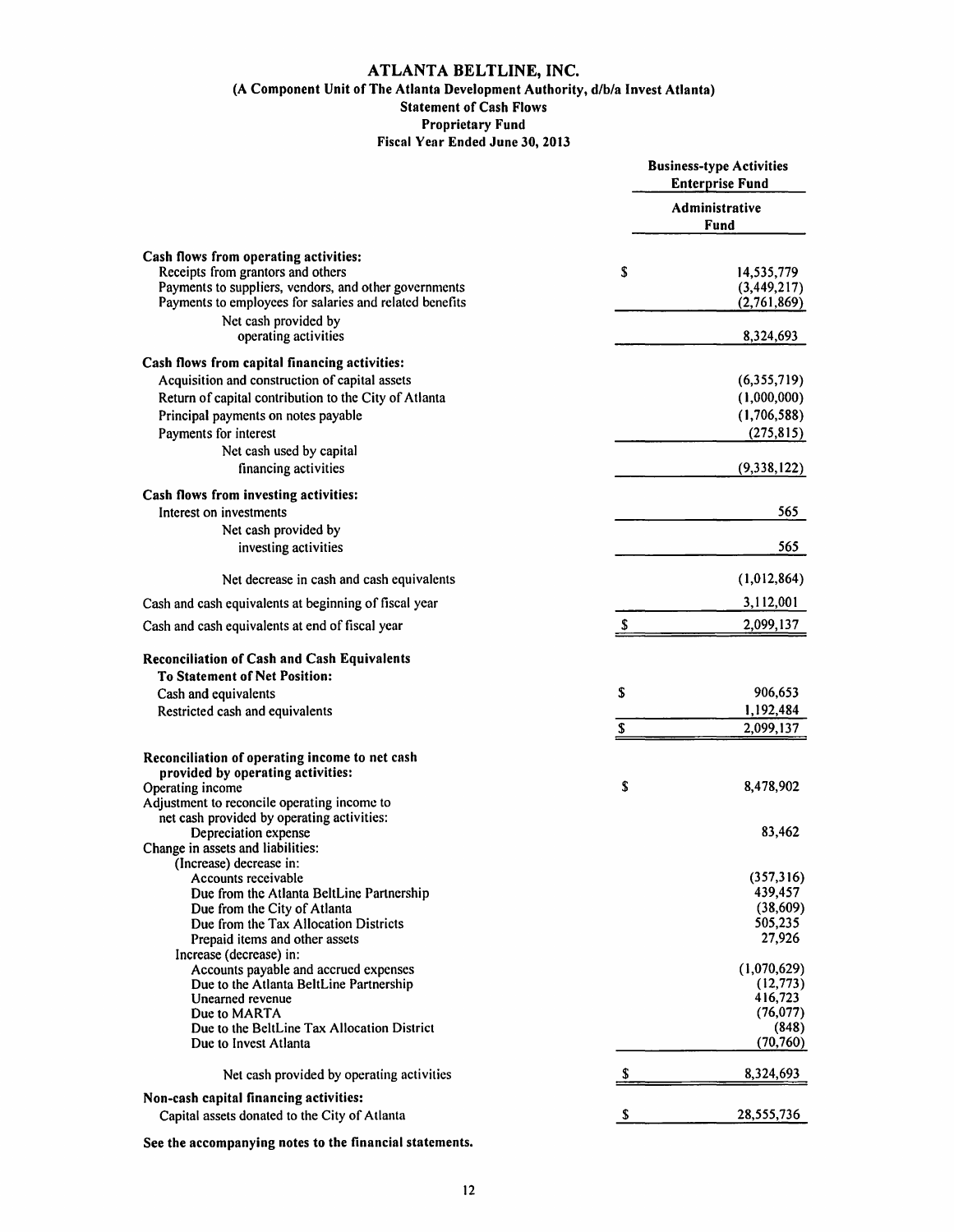#### (1) Summary of Significant Accounting Policies

#### *(a) Tile Financial Reporting Entity*

Atlanta BeltLine, Inc. ("ABI") was incorporated in 2006 to act as implementation agent on behalf of The Atlanta Development Authority, d/b/a Invest Atlanta ("Invest Atlanta") with respect to the Atlanta BeltLine project (the "Atlanta BeltLine"). Atlanta BeltLine development activities will enrich Atlanta's quality of life with parks, trails, transit, and economic development and set a national standard for transformative investment, sustainable growth, and equitable development.

As a public corporation, ABI meets the definition of a governmental entity and follows accounting principles generally accepted in the United States of America ("GAAP") for government entities. The Governmental Accounting Standards Board ("GASB") is the standard setting body for governmental GAAP.

Management has considered the criteria set forth in GASB Codification of Governmental Accounting and Financial Reporting Standards, Section 2100, *Defining the Financial Reporting Entity.* Based upon the application of the above criteria, Invest Atlanta has determined ABI to be a component unit of Invest Atlanta.

The component unit column in the government-wide financial statements includes Chester Avenue Lofts, LLC which is a discretely presented component unit of ABI. It is reported in a separate column to emphasize that it is legally separate from ABI. Chester Avenue Lofts, LLC (CAL) is wholly owned by ABI and was organized to improve and develop property within the Atlanta Beltline corridor. As the sole member of the limited liability company, ABI controls the activity of CAL. Separate financial information of CAL is available from ABI management.

#### *(b)* Government-wide and Fund Financial Statements

ABI presents government-wide financial statements which are prepared using the accrual basis of accounting and the economic resources measurement focus. Government-wide financial statements (i.e. the statement of net position and the statement of activities) do not provide information by fund. Net position in the statement of net position is distinguished between amounts that are invested in capital assets, restricted for use by third parties or outside requirements, and amounts that are unrestricted.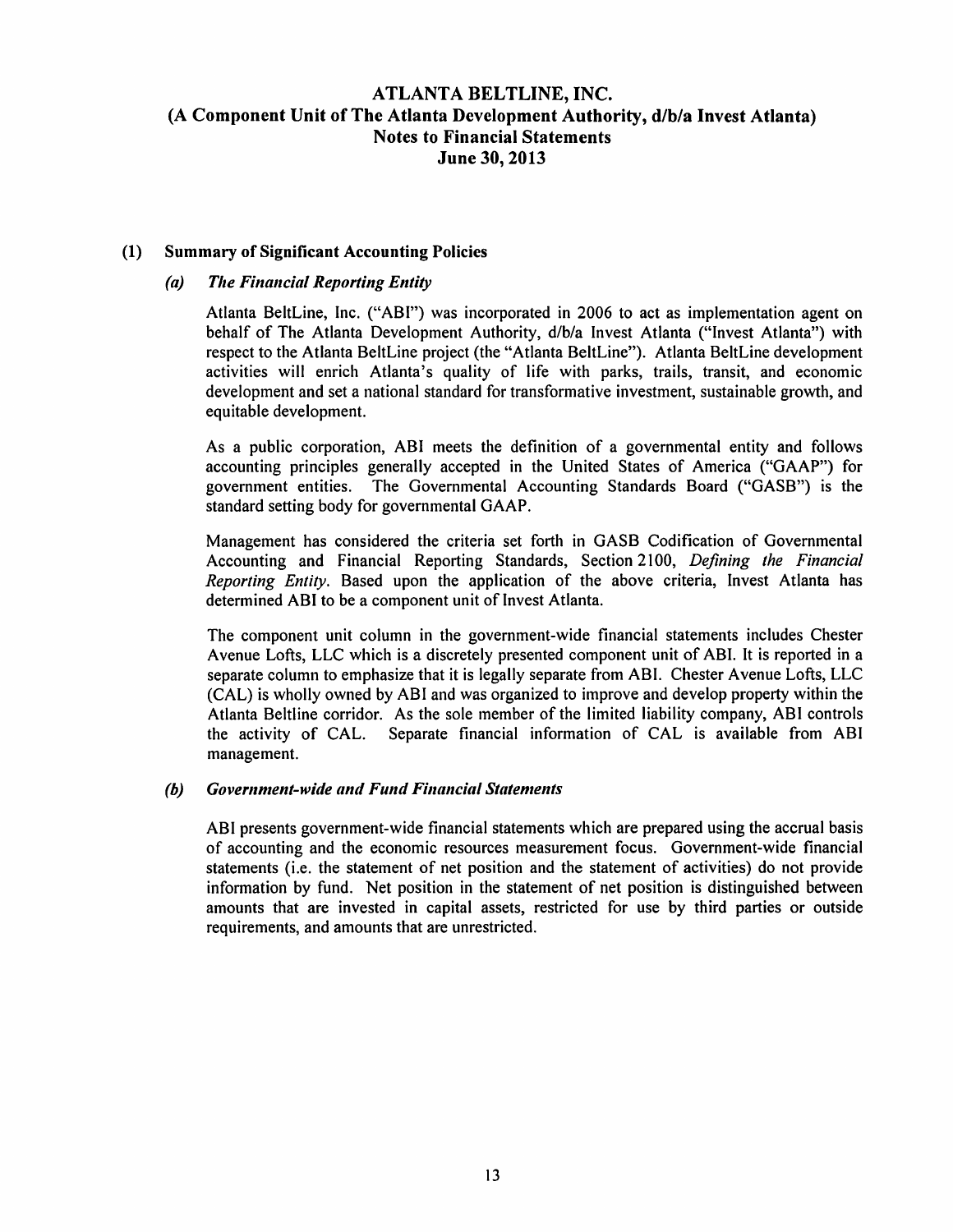## (1) Summary of Significant Accounting Policies (Continued)

#### *(b)* Government-wide and Fund Financial Statements (Continued)

The statement of activities demonstrates the degree to which direct expenses of a given function or segment is offset by program revenues. Direct expenses are those that are clearly identifiable with a specific function or segment. Program revenues include 1) charges to customers who purchase, use, or benefit from the services provided by a given function or segment and include interest income on loans provided for economic development and 2) grants and contributions that are restricted to meeting the operational or capital requirements of a particular function or segment. Unrestricted interest income on investments and other items not properly included among program revenues are reported as general revenues.

In addition to the government-wide financial statements, ABI has prepared separate financial statements for its proprietary fund. These fund financial statements use the accrual basis of accounting and the economic resources measurement focus.

#### *(c)* Measurement Focus, Basis of Accounting, and Financial Statement Presentation

The government-wide financial statements are reported using the economic resources measurement focus and the accrual basis of accounting, as are the proprietary fund financial statements. Revenues are recorded when earned and expenses are recorded when a liability is incurred, regardless of the timing of related cash flows. Interest income and service, administration, and loan fees are recognized as revenue when earned regardless of when the cash is received. Grants and similar items are recognized as revenue as soon as all eligibility requirements imposed by the provider have been met. Expenses are recorded when a liability is incurred.

ABI reports the only major enterprise fund, its Administrative Fund, which is used to account for all activity of ABI other than that of its component unit.

As a general rule, the effect of interfund activity has been eliminated from the governmentwide financial statements.

Proprietary funds distinguish operating revenues and expenses from nonoperating items. Operating revenues and expenses generally result from providing services in connection with the proprietary fund's principal ongoing operations. ABI's principal operating revenue is derived from contributions from the BeltLine TAD, contributions to support the development of the Atlanta BeltLine for others, and other related activity. Operating expenses for the fund include development, program, and direct general and administrative expenses of ABI. All revenues and expenses not meeting this definition are reported as non-operating revenues and expenses.

When both restricted and unrestricted resources are available for use, it is ABI's policy to use restricted resources first, then unrestricted resources as they are needed.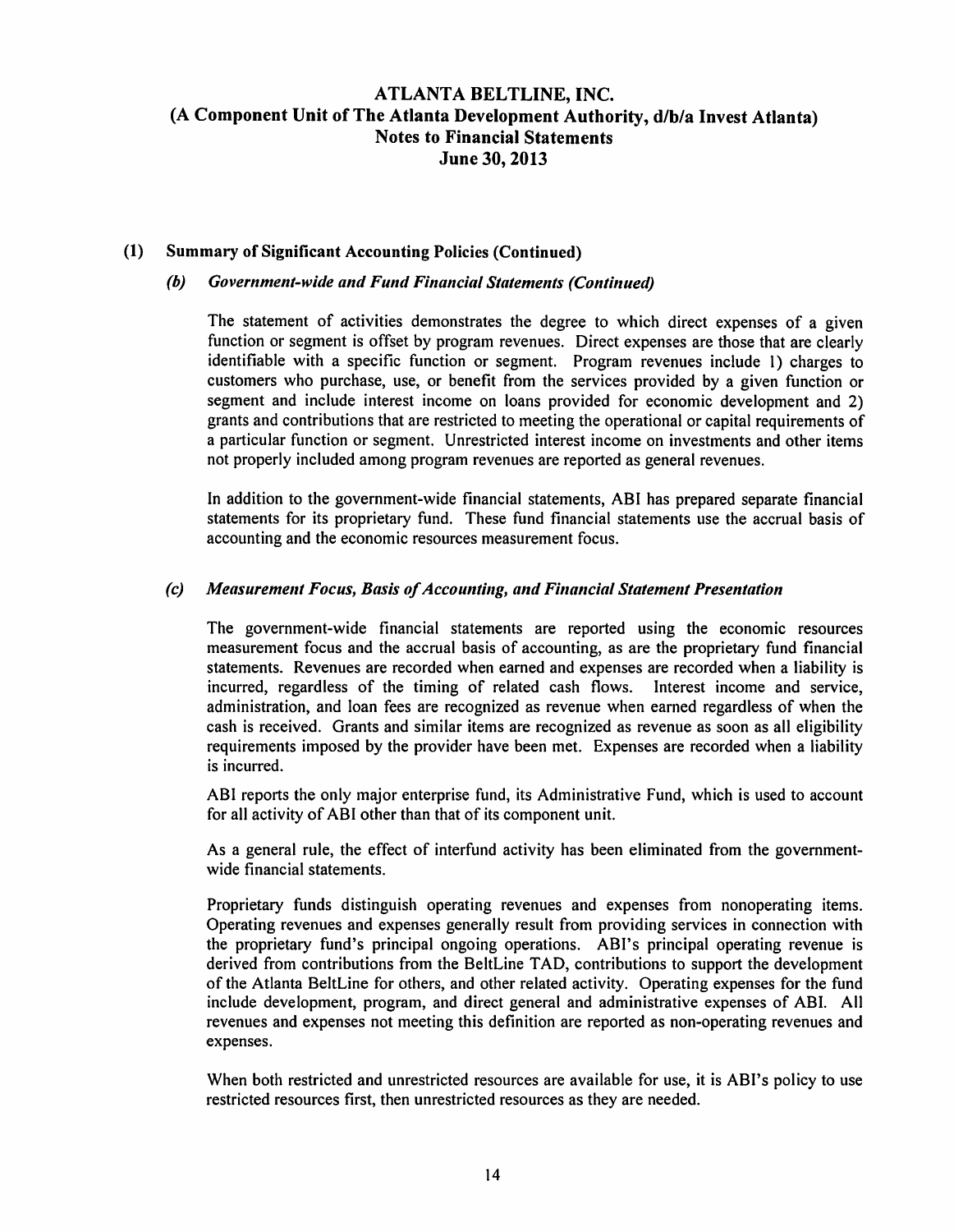### (1) Summary of Significant Accounting Policies (Continued)

#### *(d) Cash and Casll Equivalents*

For the purposes of the statement of cash flows, ABI considers all short-term investment securities with original maturities of three months or less, local government investment pools, repurchase agreements, money market accounts, and investment agreements under which funds can be withdrawn at any time without penalty to be cash equivalents. Certain resources set aside for Atlanta BeltLine projects are classified as restricted assets on the statement of net position because their use is limited by the purpose of certain agreements with the City of Atlanta.

#### *(e) Capital Assets*

Capital assets are stated at cost. The Atlanta BeltLine capital assets consist of non-depreciable land, construction in progress related to both the Clear Creek and Atlanta BeltLine Projects, and furniture and equipment. Depreciation on capital assets is calculated on the straight-line method over the estimated useful lives as follows:

#### Furniture and Equipment 3-5 years

#### (f) Due to the Primary Government

Amounts are reported in the statement of net position for amounts due to Invest Atlanta which are the result of shared costs and shared services initially paid by Invest Atlanta to cover certain operating costs. These amounts will be reimbursed within one year of the fiscal year end.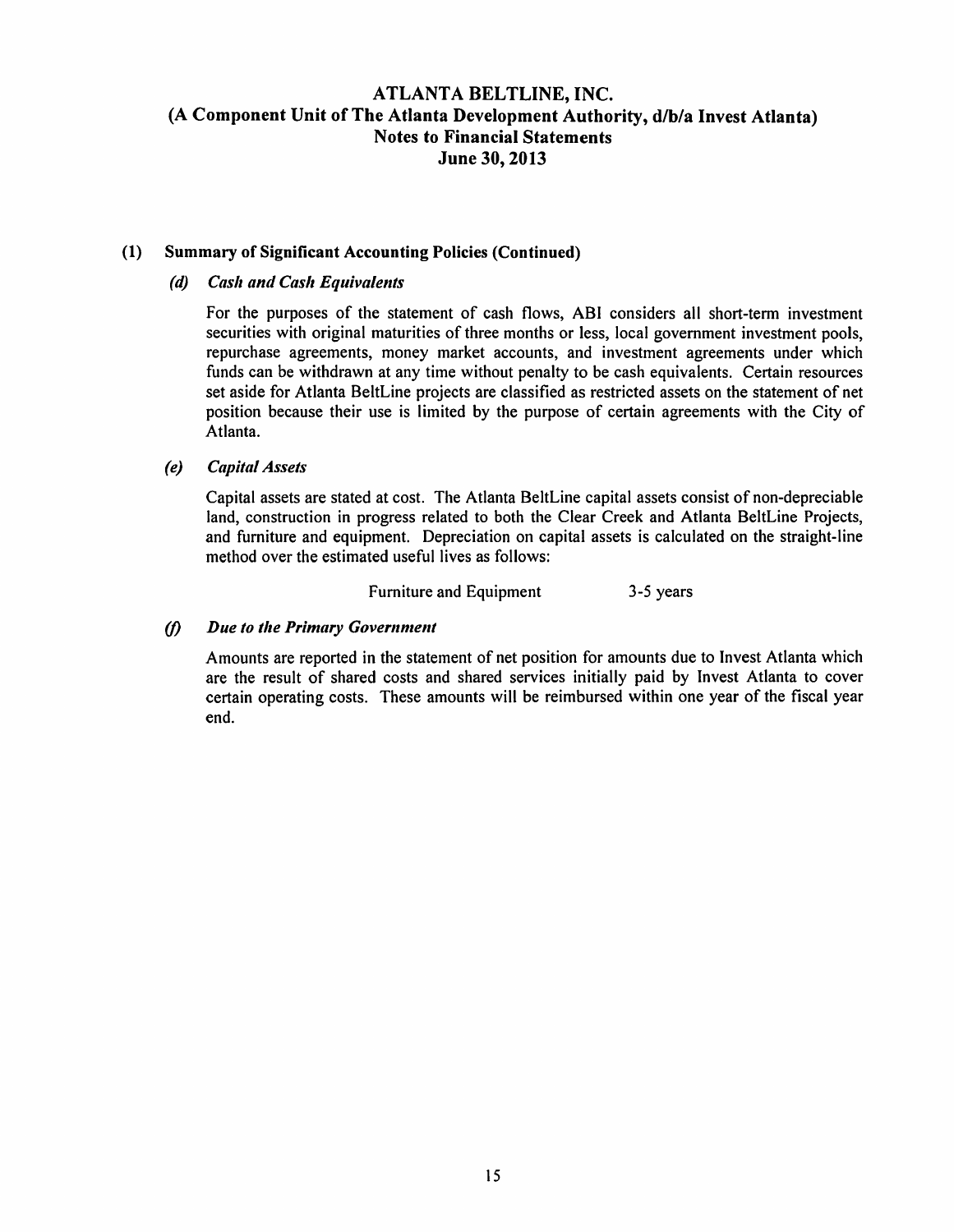### (1) Summary of Significant Accounting Policies (Continued)

#### *(g) Use of Estimates*

Management of ABI has made a number of estimates and assumptions relating to the reporting of assets and liabilities, the disclosure of contingent assets and liabilities and the reported amounts of revenues and expenses to prepare the financial statements in conformity with accounting principles generally accepted in the United States of America. Actual results could differ from these estimates.

#### (2) Deposits and Investments

#### *(a) Credit Risk*

ABI is authorized to invest in obligations or investments as determined by its Board of Directors, subject to any agreement with bondholders and with applicable law. As of June 30, 2013, ABI did not have any investments other than deposits with financial institutions.

#### *(b)* Custodial Credit Risk-Deposits

Custodial credit risk for deposits is the risk that, in the event of the failure of a depository financial institution, a government will not be able to recover deposits or will not be able to recover collateral securities that are in the possession of an outside party. State statutes require all deposits and investments (other than Federal or State government instruments) to be collateralized by depository insurance, obligations of the U.S. government, or bonds of public authorities, counties, or municipalities. As of June 30, 2013, ABI had no bank balances that were exposed to custodial credit risk.

#### (3) Due from the City of Atlanta

ABI continued construction on projects during the current fiscal year, each of which are related to the overall Atlanta BeltLine Project. Certain costs incurred by ABI on these projects will be reimbursed by the City of Atlanta. As of June 30, 2013, ABI was owed \$264,230 from the City of Atlanta.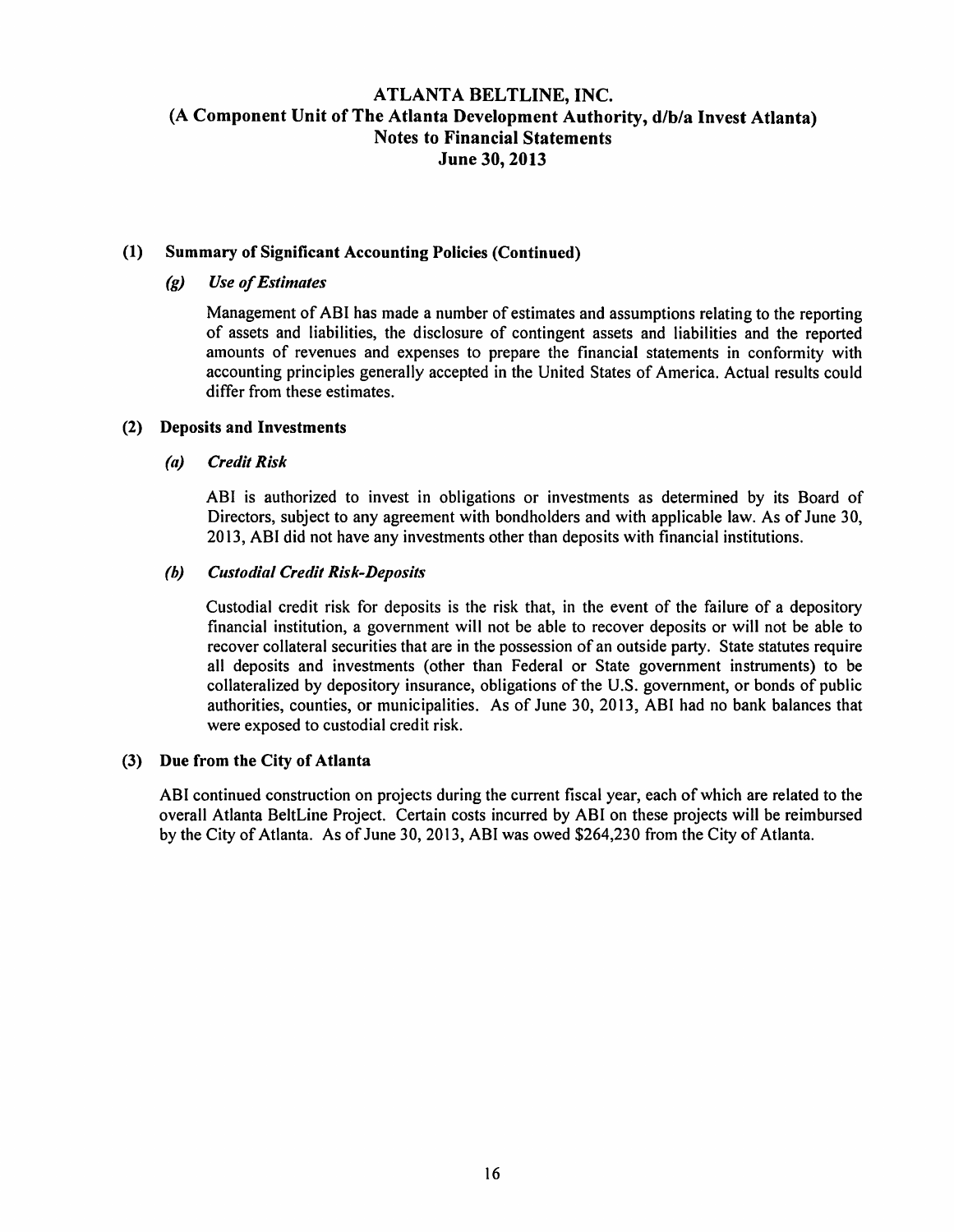#### ( 4) Due from and Due to the BeltLine Tax Allocation District

A portion of redevelopment costs and general cost incurred by ABI to manage the Atlanta BeltLine Project are reimbursed monthly to ABI by the BeltLine Tax Allocation District. As of June 30, 2013, ABI was owed \$1,030,283 from the BeltLine Tax Allocation District.

Amounts used by Chester Avenue Lofts, LLC to purchase and develop the Lofts at Reynoldstown Crossing loft apartments were advanced from the BeltLine Tax Allocation District and amounts from the sale of these properties were determined to be owed back to the BeltLine Tax Allocation District. At June 30, 2013, Chester Avenue Lofts, LLC owed the BeltLine Tax Allocation District \$858,825 related to the advancement of these funds to Chester Avenue Lofts, LLC.

#### (5) Due from the Atlanta BeltLine Partnership

Certain project specific costs incurred by ABI are reimbursed by the non-profit entity, Atlanta BeltLine Partnership ("ABLP"). ABLP is an unrelated non-profit organization committed to raising funds from private and philanthropic sources to support the Atlanta BeltLine Project; working with neighborhoods, community organizations, faith organizations, businesses, and other groups to raise general awareness and broad-based support for the Atlanta BeltLine Project; and serving as a catalyst to mobilize resources to address the social concerns raised by new development around the Atlanta BeltLine Project. Through its initiative, ABLP has pledged to fund specific projects up to a certain amount. Cost incurred to date by ABI but not yet reimbursed on those projects is considered owed to ABI. As of June 30, 2013, ABI was owed \$294,762 from ABLP.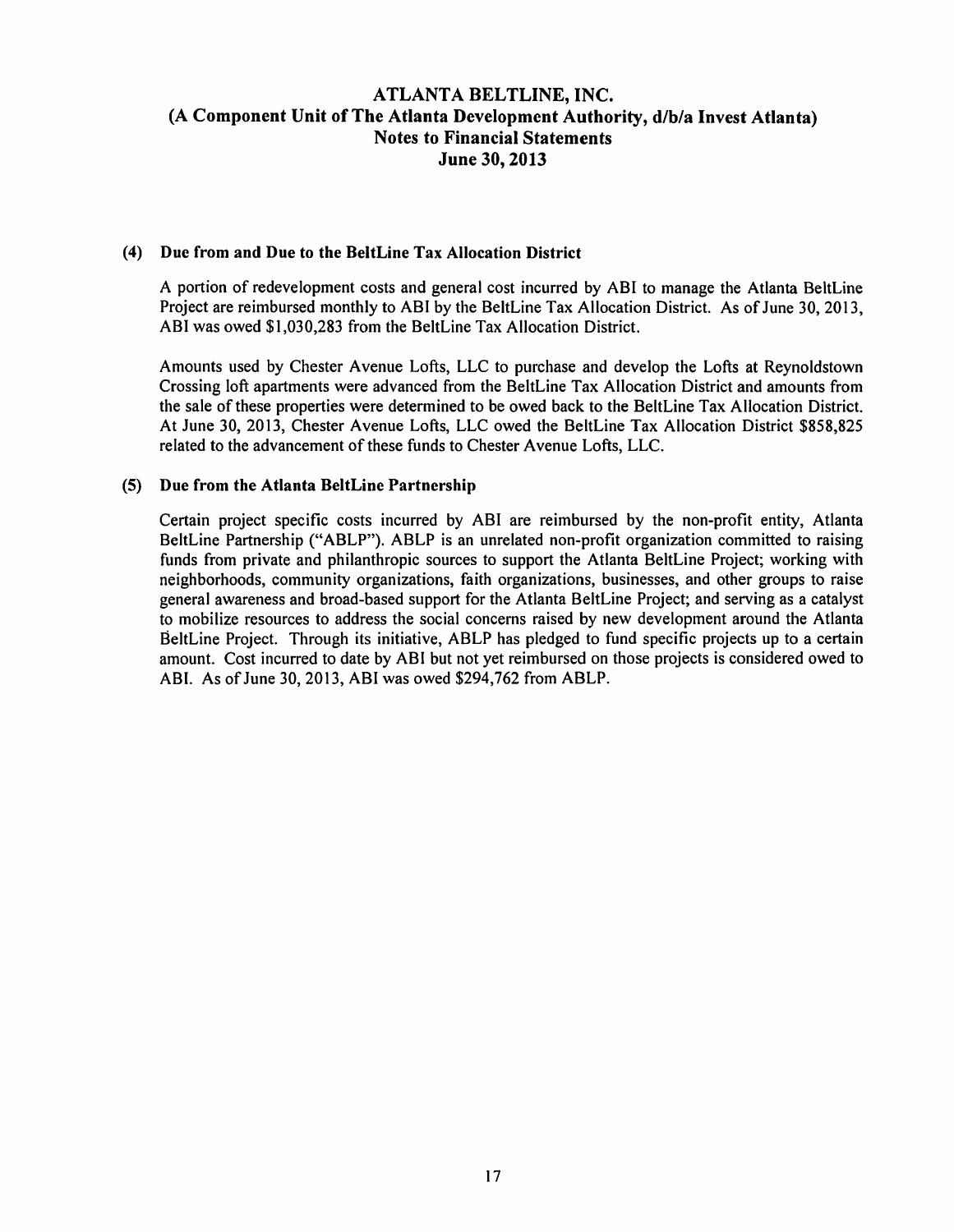## (6) Capital Assets

Capital assets activity for the fiscal year ended June 30, 2013 consists of the following:

|                                                 |    | <b>June 30,</b> |    |                  |                  |                |    | <b>June 30,</b> |
|-------------------------------------------------|----|-----------------|----|------------------|------------------|----------------|----|-----------------|
|                                                 |    | 2012            |    | <b>Additions</b> | <b>Deletions</b> |                |    | 2013            |
| Total primary government:                       |    |                 |    |                  |                  |                |    |                 |
| Capital assets not being depreciated:           |    |                 |    |                  |                  |                |    |                 |
| <b>Construction in Progress:</b>                |    |                 |    |                  |                  |                |    |                 |
| Murphy's Crossing                               | \$ | 1,168,273       | \$ | 7,700            | \$               |                | \$ | 1,175,973       |
| Corridor Design                                 |    | 4,559,976       |    | 900,831          |                  |                |    | 5,460,807       |
| <b>Clear Creek</b>                              |    | 23,800,952      |    | 32,911           |                  |                |    | 23,833,863      |
| Historic Fourth Ward Park                       |    | 23,205,389      |    | 298,688          |                  | (23, 504, 077) |    |                 |
| <b>Boulevard Crossing Park</b>                  |    | 1,008,971       |    | 27,505           |                  |                |    | 1,036,476       |
| <b>DH Stanton Park</b>                          |    | 5,020,933       |    | 30,726           |                  | (5,051,659)    |    |                 |
| Parks                                           |    | 598,995         |    | 120,580          |                  |                |    | 719,575         |
| <b>Rails</b>                                    |    | 5,097,926       |    | 329,230          |                  |                |    | 5,427,156       |
| <b>Trails</b>                                   |    | 6,902,336       |    | 2,526,877        |                  |                |    | 9,429,213       |
| Edgewood Bridge                                 |    | 2,112           |    |                  |                  |                |    | 2,112           |
| Willoughby Way                                  |    | 42,300          |    | 70,402           |                  |                |    | 112,702         |
| <b>Boone Boulevard</b>                          |    | 5,000           |    |                  |                  | (5,000)        |    |                 |
| Lange Carson                                    |    | 20,500          |    | 320              |                  |                |    | 20,820          |
| Enota Park                                      |    | 249,752         |    | 730              |                  |                |    | 250,482         |
| Gateway                                         |    |                 |    | 1,648,458        |                  |                |    | 1,648,458       |
| <b>Brownfield</b>                               |    |                 |    | 28,321           |                  |                |    | 28,321          |
| Ponce Plaza                                     |    |                 |    | 68,046           |                  |                |    | 68,046          |
|                                                 |    |                 |    | 87,600           |                  |                |    | 87,600          |
| Total capital assets not being depreciated      |    | 71,683,415      |    | 6,178,925        |                  | (28, 560, 736) |    | 49,301,604      |
| Capital assets subject to depreciation:         |    |                 |    |                  |                  |                |    |                 |
| Furniture and computer equipment                |    | 201,282         |    | 181,794          |                  |                |    | 383,076         |
|                                                 |    | 201,282         |    | 181,794          |                  |                |    | 383,076         |
| Capital assets being depreciated:               |    |                 |    |                  |                  |                |    |                 |
| Furniture and computer equipment                |    | (19, 241)       |    | (83, 462)        |                  |                |    | (102, 703)      |
| Total capital assets net of depreciation        |    | 182,041         |    | 98,332           |                  |                |    | 280,373         |
| Net property and equipment                      | 2. | 71,865,456      | S  | 6,277,257        | S.               | (28, 560, 736) | S  | 49,581,977      |
| <b>Component Unit</b>                           |    |                 |    |                  |                  |                |    |                 |
| Capital assets not being depreciated:           |    |                 |    |                  |                  |                |    |                 |
| Chester Avenue lofts - construction in progress | \$ | 1,053,993       | \$ |                  | S,               | (338,993)      | \$ | 715,000         |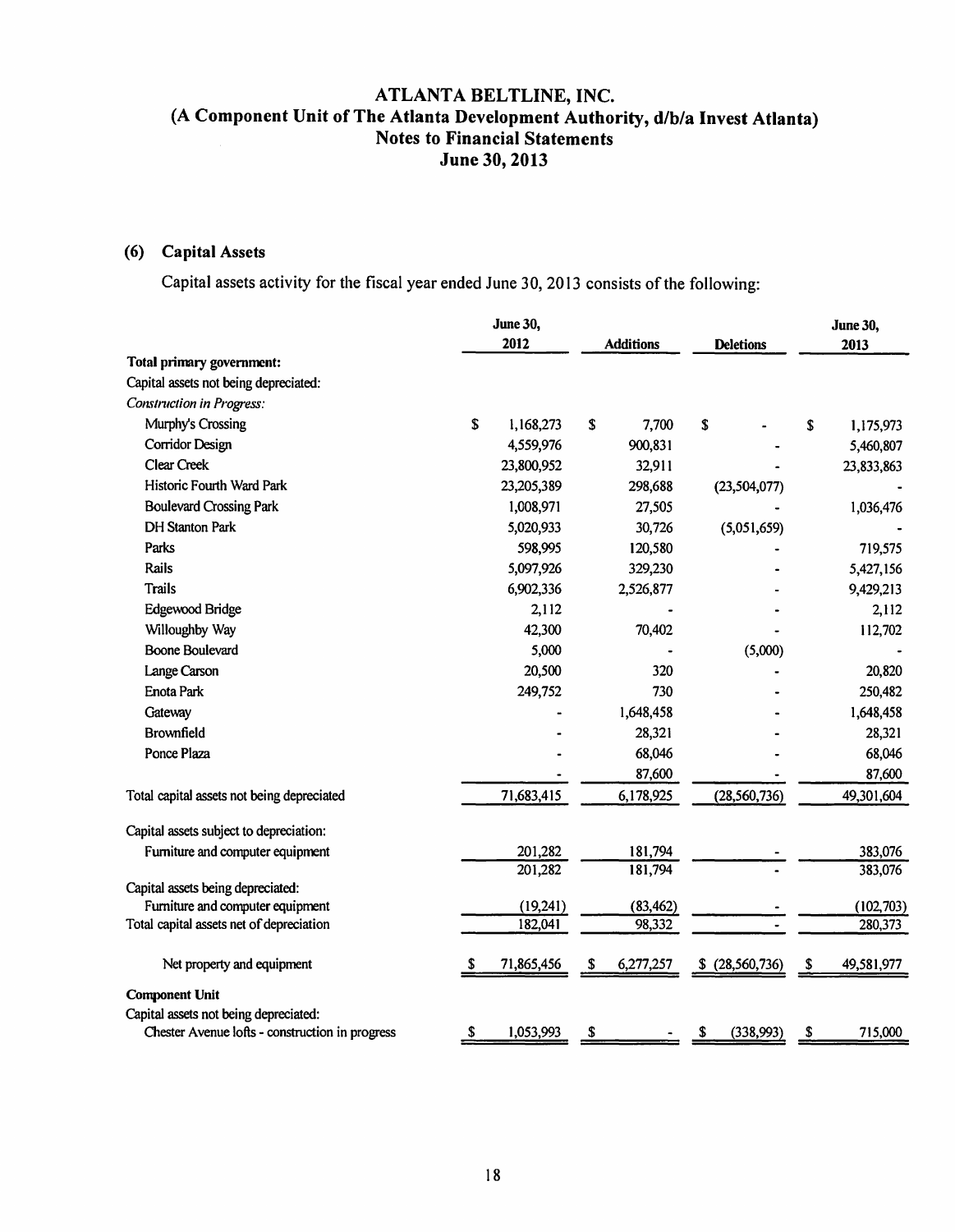### (7) Long-term Liabilities

Activity for long-term liabilities for the fiscal year ended June 30, 2013 consists of the following:

|                      |  | <b>June 30,</b> |                  |           |                   |      | <b>June 30,</b> | Due Within             |
|----------------------|--|-----------------|------------------|-----------|-------------------|------|-----------------|------------------------|
|                      |  |                 | <b>Additions</b> |           | <b>Reductions</b> | 2013 |                 | <b>One Fiscal Year</b> |
| Notes payable        |  | 27.263,062      |                  | $\bullet$ | \$(1,706,588)     | s.   | 25,556,474      | 1,856,163              |
| Total Long-term debt |  | 27,263,062      |                  | ٠         | (1,706,588)       |      | 25,556,474      | \$<br>1,856,163        |

In 2007, ABI entered into an agreement with a consortium of financial institutions to receive \$29,429,900 of interim funding for the implementation of the 2007 Atlanta BeltLine Projects in which this debt was guaranteed by the City of Atlanta. Interest only is payable semi-annually. For a period of 24 months commencing April 17, 2010, the loan was to accrue interest at a daily rate of LIBOR + .75%. However, due to a downgrade of the City of Atlanta's debt rating, the interest rate changed in accordance with the original loan agreement to a daily rate of LIBOR  $+$  .85%. This rate is effective until the notes mature on September 17, 2022 and October 17, 2022. Commencing on September 17, 2010, principal will be due in annual installments until the note matures. As of June 30, 2013, the outstanding balance on the note is \$25,556,474.

#### *Debt Service Requirements*

Annual principal and interest requirements (using the interest rate of 1.046% at the current fiscal year-end) for the notes payable to the banks are set forth below (dollar amounts in thousands):

|                             | Principal  | Interest   | <b>Total</b> |  |  |
|-----------------------------|------------|------------|--------------|--|--|
| Fiscal Year ending June 30: |            |            |              |  |  |
| 2014                        | 1,856<br>S | \$<br>248  | \$<br>2,104  |  |  |
| 2015                        | 2,020      | 227        | 2,247        |  |  |
| 2016                        | 2,152      | 204        | 2,356        |  |  |
| 2017                        | 2,291      | 180        | 2,471        |  |  |
| 2018                        | 2,440      | 155        | 2,595        |  |  |
| 2019 - 2023                 | 14,797     | 329        | 15,126       |  |  |
| Totals                      | \$25,556   | 1,343<br>S | 26,899<br>S. |  |  |
|                             |            |            |              |  |  |

## (8) Due to City of Atlanta - Clear Creek Project

In 2007, ABI and the City of Atlanta entered into an intergovernmental agreement for the Clear Creek Project. The Clear Creek Project will result in the construction of a storm water retention pond and infrastructure improvements for sewer basin relief.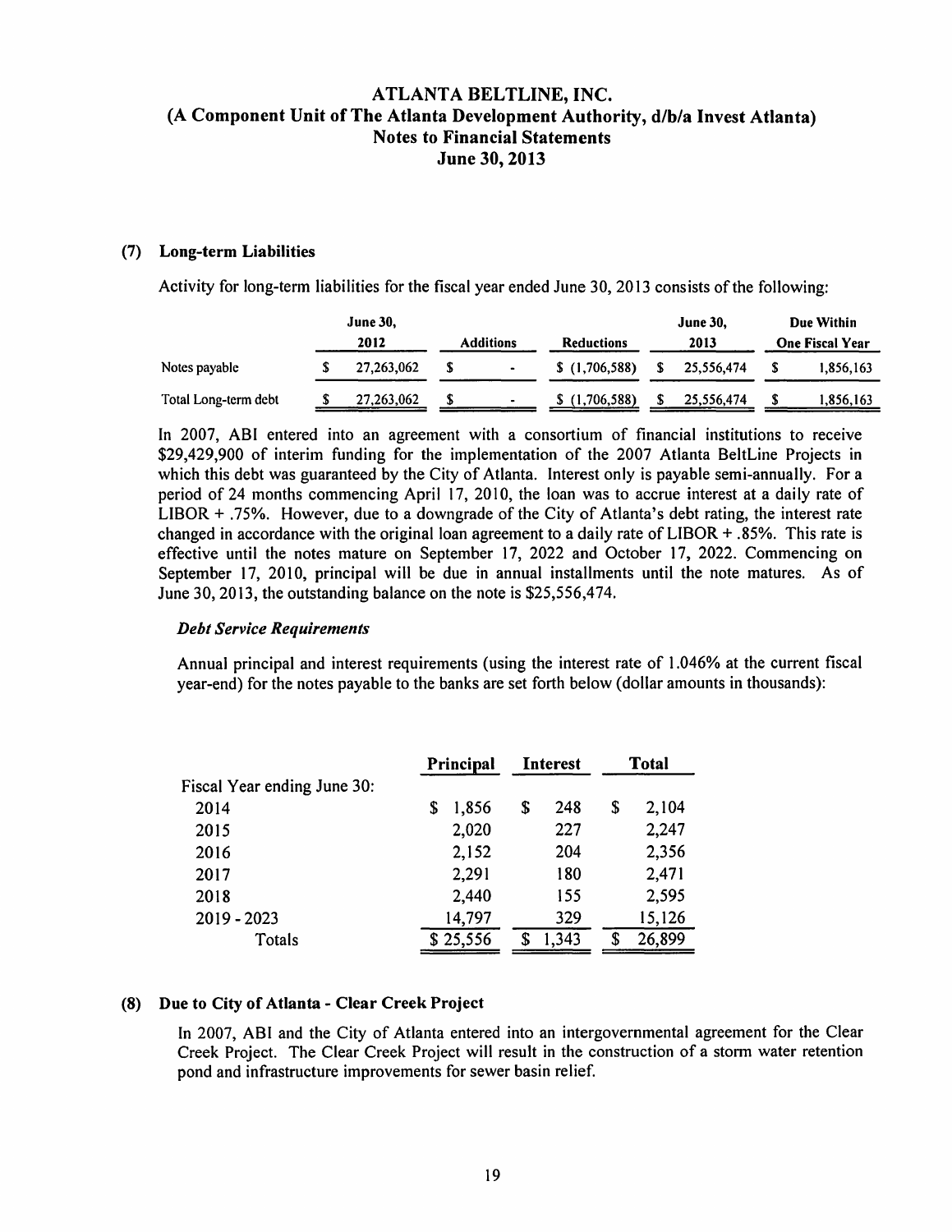#### (8) Due to City of Atlanta - Clear Creek Project (Continued)

The City of Atlanta contributed \$30 million to ABI for the estimated cost to complete the project. During fiscal year 2010, ABI returned \$5 million of the unspent project dollars to the City and during fiscal year 2013, ABI returned \$1 million of the unspent project dollars to the City. Thus, the City has only provided up to \$24 million for the Clear Creek Project. Upon completion, both the project and any portion of the \$24 million not expended by ABI will revert back to the City of Atlanta in order to satisfy this obligation, thus \$24 million is accrued as a non-current liability. This amount has no maturity date, nor is interest charged. All costs associated with the Clear Creek Project are being accounted for as construction in process. Under the agreement, any costs in excess of \$24 million are required to be funded by ABI. At June 30, 2013, total project cost to date was \$23,833,863.

#### (9) Pension Plan

ABI participates in two different qualified tax deferred defined contribution retirement plans offered to its employees, both of which are administered by the International City/County Management Association Retirement Corp ("ICMA-RC"). The first plan operates under section 457(b) of the Internal Revenue Code, and allows employees to contribute a certain percentage of their pay each year (up to the federal maximum limits). ABI does not match contributions to the section 457(b) plan.

Because ABI does not participate in the federal social security system, it is required by law to establish a "public employee retirement system" ("PERS") to take the place of its otherwise mandatory contributions to the federal social security system. Establishing a PERS requires, by law, that ABI contribute to a qualified retirement plan a minimum of 7.25% of base pay for all eligible employees. ABI has met this requirement by participating in a second retirement plan which operates under section 401(a) of the Internal Revenue Code and is wholly funded by employer contributions which are made based on a percentage of eligible compensation for all full time employees of ABI who are over 21 years of age. ABI has elected to contribute more to this defined contribution plan than the required legal minimum. For the fiscal year ended June 30, 2013, ABI contributions to the  $401(a)$  defined contribution plan totaled \$312,526. Employees cannot contribute directly to the 401(a) defined contribution plan.